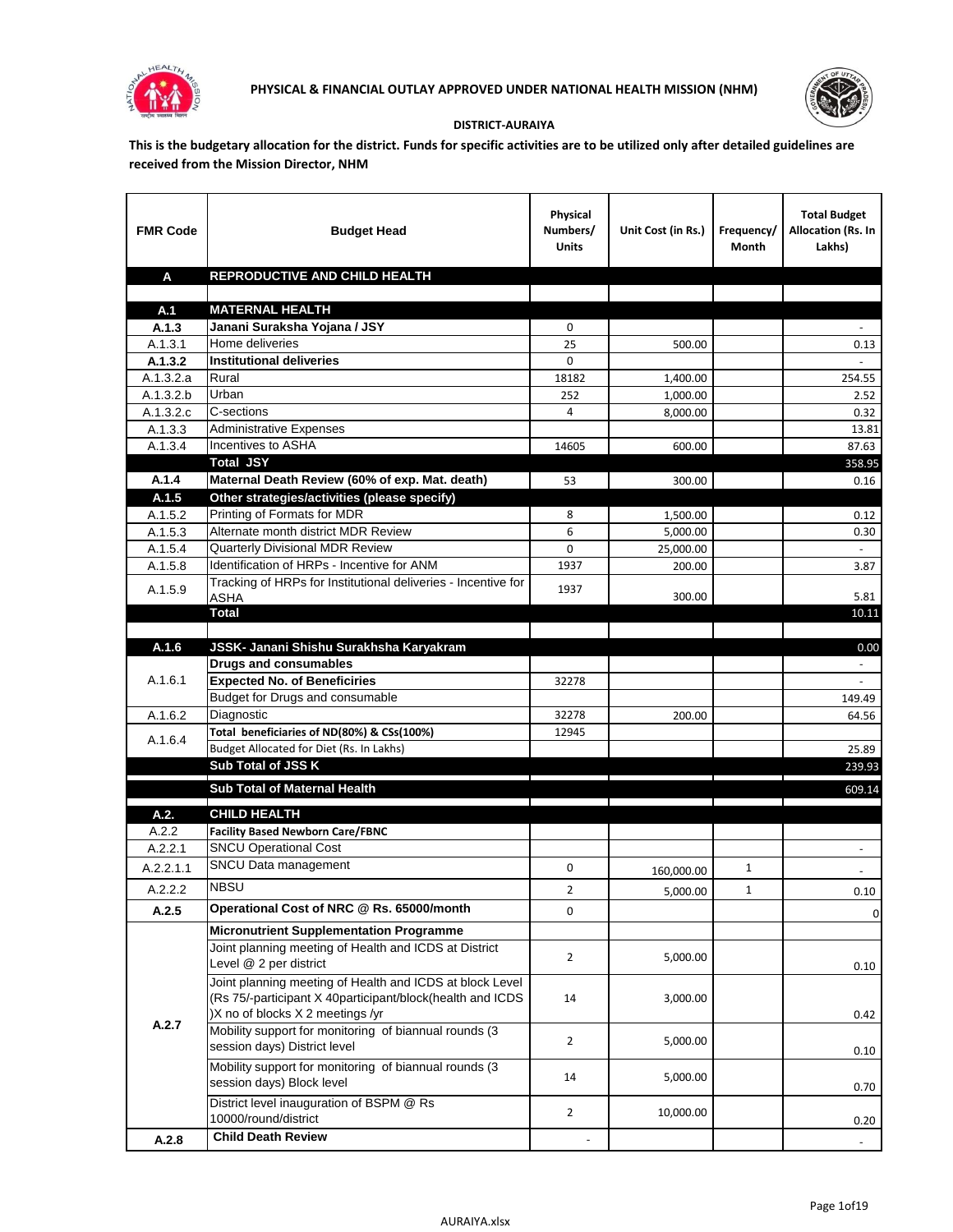| <b>FMR Code</b>    | <b>Budget Head</b>                                                                                                                             | Physical<br>Numbers/<br><b>Units</b> | Unit Cost (in Rs.) | Frequency/<br>Month      | <b>Total Budget</b><br><b>Allocation (Rs. In</b><br>Lakhs) |
|--------------------|------------------------------------------------------------------------------------------------------------------------------------------------|--------------------------------------|--------------------|--------------------------|------------------------------------------------------------|
|                    | <b>Sub-total Child Health</b>                                                                                                                  |                                      |                    |                          | 1.62                                                       |
|                    |                                                                                                                                                |                                      |                    |                          |                                                            |
| A.3                | <b>FAMILY PLANNING</b>                                                                                                                         |                                      |                    |                          |                                                            |
| A.3.1              | <b>Terminal/Limiting Methods</b>                                                                                                               |                                      |                    |                          |                                                            |
| A.3.1.1<br>A.3.1.2 | Female sterilization camps @ Rs. 3500/camp<br>NSV camps @ Rs. 3500/camp                                                                        | 59<br>$\overline{2}$                 | 3,500.00           |                          | 2.07<br>0.07                                               |
|                    | Budget for Female Interval Sterilization Compensation                                                                                          |                                      | 3,500.00           |                          |                                                            |
| A.3.1.3            | @ Rs.2000/-Per Case in Public Sector-(In Rs.)                                                                                                  | 1136                                 | 2,000.00           |                          | 22.72                                                      |
|                    | <b>Budget for Post Partum Female Sterilization</b><br>Compensation @ Rs.3000/-Per Case in Public Sector-(In<br>$Rs.$ )                         | 10                                   | 3,000.00           |                          | 0.30                                                       |
| A.3.1.4            | Budget for Male Sterilization Compensation @ Rs.2700/-<br>Per Case in Public Sector -(In Rs.)                                                  | 10                                   | 2,700.00           |                          | 0.27                                                       |
| A.3.2              | <b>Spacing Methods</b>                                                                                                                         |                                      |                    |                          |                                                            |
| A.3.2.2            | Total Budget Allocated for Compensation for IUCD<br>insertion at health facilities (including fixed day services at<br>SHC and PHC) @ Rs 20/-  | 20584                                | 20.00              |                          | 4.12                                                       |
| A.3.2.3            | PPIUCD services (Incentive to provider @Rs 150 per<br>PPIUCD insertion)                                                                        | 864                                  | 150.00             |                          | 1.30                                                       |
|                    | Orientation/Review of ASHA/ANM/AWW for scheme<br>for HDC, ESB, PTK                                                                             |                                      |                    |                          |                                                            |
| A.3.2.5            | <b>District level</b>                                                                                                                          | $\mathbf{1}$                         | 10,000.00          | $\mathbf{1}$             | 0.10                                                       |
|                    | <b>Block level Quarterly</b>                                                                                                                   | 7                                    | 10,000.00          | 4                        | 2.80                                                       |
| A.3.2.6            | Dissemination of FP manuals and guidelines                                                                                                     | $\mathbf{1}$                         | 20,000.00          | $\mathbf{1}$             | 0.20                                                       |
| A.3.3              | Budget for POL for Mobility to Surgeons team for FDS<br>Camps @ Rs.1000/camp                                                                   | 59                                   | 1,000.00           |                          | 0.59                                                       |
| A.3.5.1            | Orientaion workshop, QAC meeting at distirct level-<br>Quarterly                                                                               | $\mathbf{1}$                         | 2,000.00           | 4                        | 0.08                                                       |
| A.3.5.2            | FP Review Meeting at Divisional level-Quarterly                                                                                                | 0                                    | 20,000.00          | 4                        |                                                            |
| A.3.5.3            | Performance reward                                                                                                                             | $\mathbf{1}$                         | 50,000.00          |                          | 0.50                                                       |
| A.3.5.4            | World Population Day' celebration (such as mobility,<br>IEC activities etc.):                                                                  |                                      |                    |                          |                                                            |
|                    | District level                                                                                                                                 | $\mathbf{1}$                         | 100,000.00         |                          | 1.00                                                       |
|                    | <b>Block Level</b>                                                                                                                             | $\overline{7}$                       | 10.000.00          |                          | 0.70                                                       |
| A.3.5.5            | Other strategies/activities (such as strengthening<br>fixed day services for IUCD & Sterilisation, etc.)                                       |                                      |                    |                          |                                                            |
|                    | Printing of FP Manuals, Guidelines, etc.                                                                                                       | 0                                    |                    |                          |                                                            |
|                    | Sterilization Register @ Rs.150/Register                                                                                                       | 7                                    | 150.00             | $\overline{\phantom{a}}$ | 0.01                                                       |
|                    | IUCD Register @ Rs.150/- Register                                                                                                              | 165                                  | 150.00             |                          | 0.25                                                       |
|                    | PPIUCD Registers @ Rs.150/-Register                                                                                                            | 6                                    | 150.00             |                          | 0.01                                                       |
| A.3.5.5.1          | Injectable Registers @ Rs.150/Register                                                                                                         | 8                                    | 150.00             |                          | 0.01                                                       |
|                    | Counseling Register @ Rs.150/-Register (3 per<br>Counselor)                                                                                    | 12                                   | 150.00             |                          | 0.02                                                       |
|                    | Consent Form , Medical Record CheckIklist, Posoot<br>Operatiive Instructionn Card, Ssterilization Certificate for<br>Sterilization@ Rs 5/-Unit | 6408                                 | 5.00               |                          | 0.32                                                       |
|                    | Enhance Contribution of PRIs and Family members of<br>eligible couples in 75 districts with high unmet need<br>and TFR                         |                                      |                    |                          |                                                            |
| A.3.5.5.2          | District Level NSV Satisfied Client Meet @Rs.20000/-<br>District                                                                               | $\mathbf{1}$                         | 20,000.00          |                          | 0.20                                                       |
|                    | Block Level Panch Sarpanch Sammellan @Rs.10000/-<br>Block                                                                                      | $\overline{7}$                       | 10,000.00          |                          | 0.70                                                       |
| A.3.5.5.3          | RMNCHA Counsellling Corners @ Rs.35,000/-                                                                                                      | 0                                    | 35,000.00          |                          |                                                            |
|                    | <b>World NSV Week</b>                                                                                                                          |                                      |                    |                          |                                                            |
| A.3.5.5.6          | District level                                                                                                                                 | $\mathbf{1}$                         | 25,000.00          |                          | 0.25                                                       |
|                    | <b>Block level</b>                                                                                                                             | 7                                    | 10,000.00          |                          | 0.70                                                       |
|                    | Govt. COT at Divisions level for FP Services                                                                                                   |                                      |                    |                          |                                                            |
|                    | Divisional Govt. COT @ Rs.50000/month for 12 month                                                                                             | 0                                    | 5,000.00           | 12                       | $\blacksquare$                                             |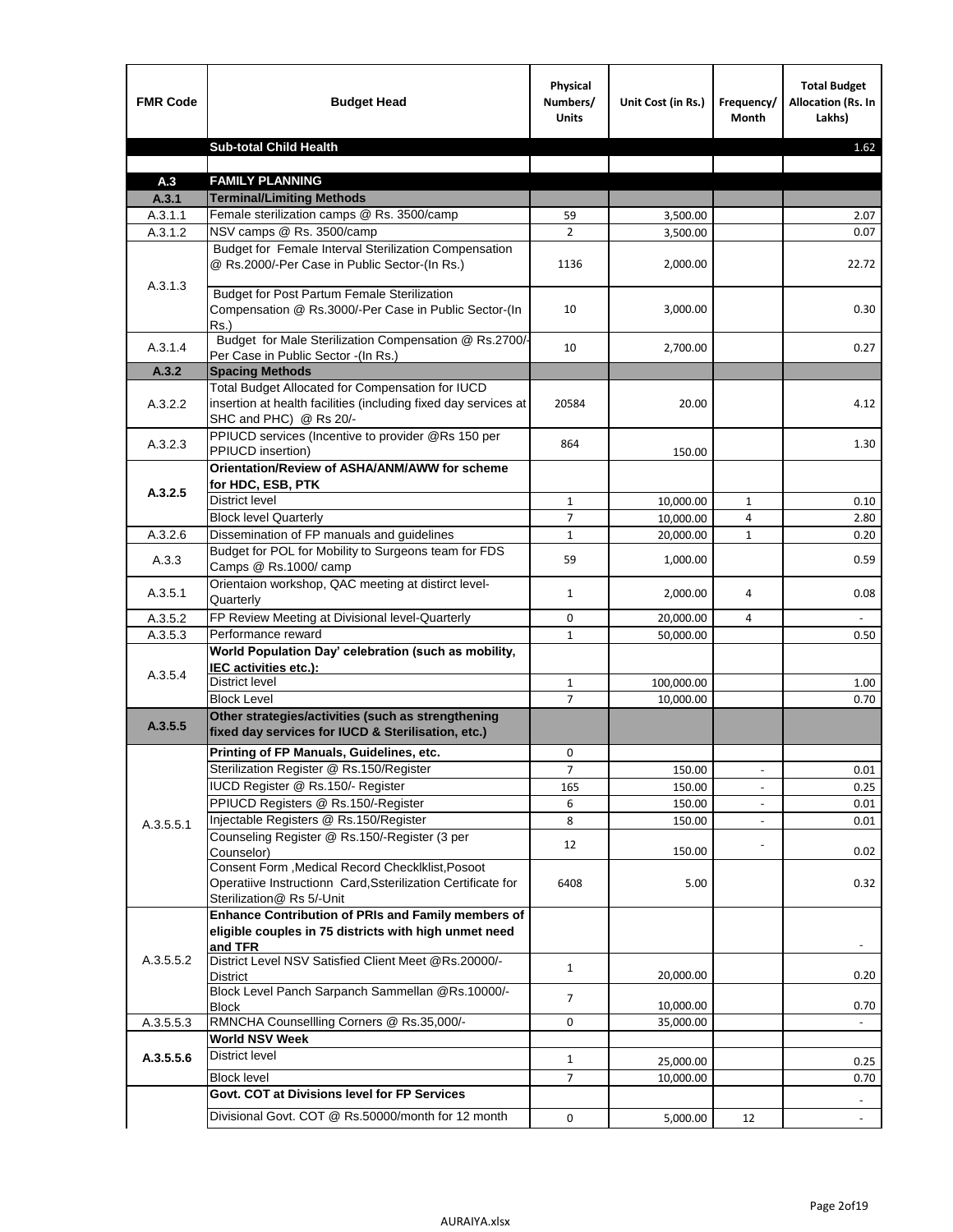| <b>FMR Code</b>    | <b>Budget Head</b>                                                                                                                                                                          | Physical<br>Numbers/<br><b>Units</b> | Unit Cost (in Rs.) | Frequency/<br>Month | <b>Total Budget</b><br>Allocation (Rs. In<br>Lakhs) |
|--------------------|---------------------------------------------------------------------------------------------------------------------------------------------------------------------------------------------|--------------------------------------|--------------------|---------------------|-----------------------------------------------------|
| A.3.5.5.8          | Exra Incentive for Female Interval Sterilization in Public<br>Sector.-(20% of 80% ELA) @ Rs. 130 per case                                                                                   | 227                                  | 130.00             |                     | 0.30                                                |
|                    | Extra Incentive for Male Sterilization in Public Sector-<br>(40% ELA) @ Rs. 155 per case                                                                                                    | 4                                    | 155.00             |                     | 0.01                                                |
|                    | <b>Sub-total Family Planning</b>                                                                                                                                                            |                                      |                    |                     | 39.58                                               |
|                    | ADOLESCENT HEALTH / RKSK (Rashtriya Kishore                                                                                                                                                 |                                      |                    |                     |                                                     |
| A.4                | Swasthya Karyakram)<br><b>Facility based services</b>                                                                                                                                       |                                      |                    |                     |                                                     |
| A.4.1              |                                                                                                                                                                                             |                                      |                    |                     |                                                     |
| A.4.1.1            | Orientation meetings-HPD Districts                                                                                                                                                          | $\Omega$                             | 9000               | $\mathbf{1}$        |                                                     |
|                    | Review meetings at District level-Quarterly                                                                                                                                                 | $\mathbf{1}$                         | 5000               | 4                   | 0.20                                                |
| A.4.1.2            | Establishment of new clinics at DH/Medical college level                                                                                                                                    | 0                                    | 50,000.00          |                     |                                                     |
|                    | Operating expenses for existing clinics                                                                                                                                                     | 0                                    |                    |                     |                                                     |
|                    | DH & MC level Existing AFHS clinics                                                                                                                                                         | 0                                    | 600.00             | 12                  |                                                     |
| A.4.1.4            | DH & MC level AFHS clinics (New)                                                                                                                                                            | 0                                    | 600.00             | 6                   | $\overline{\phantom{a}}$                            |
|                    | CHC level Existing AFHS clinics                                                                                                                                                             | 0                                    | 400.00             | 12                  | $\overline{\phantom{a}}$                            |
|                    | PHC level existing AFHS clinics<br>Mobility support for AH counsellors at MC/DH level AH                                                                                                    | $\Omega$                             | 200.00             | 12                  | $\blacksquare$                                      |
| A.4.1.5            | Clinic at @ Rs 1000 per month for 06 month<br>Mobility support for Exsiting AH counsellors at CHC level                                                                                     | 0                                    | 1,000.00           | 6                   |                                                     |
|                    | AH Clinic at @ Rs 1000 per month for 06 month                                                                                                                                               | 0                                    | 1,000.00           | 6                   |                                                     |
| A.4.5.7            | <b>WIFS Register</b>                                                                                                                                                                        | 5779                                 | 100.00             |                     | 5.78                                                |
| A.4.5.8            | <b>NIPI Register</b>                                                                                                                                                                        | 5365                                 | 100.00             |                     | 5.37                                                |
| A.4.5.9            | <b>WIFS Reporting Formats</b>                                                                                                                                                               | 84924                                | 0.50               |                     | 0.42                                                |
|                    | <b>Sub-total Adolescent Health</b>                                                                                                                                                          |                                      |                    |                     | 11.77                                               |
| A.5                | <b>RBSK</b>                                                                                                                                                                                 |                                      |                    |                     |                                                     |
| A.5.1              | <b>Operational Cost of RBSK (Mobility support, DEIC etc)</b>                                                                                                                                |                                      |                    |                     |                                                     |
| A.5.1.2            | Prepare detailed operational plan for RBSK across<br>districts (cost of plan/convergence/monitoring<br>meetings should be kept seperately)<br>One meeting @ Rs. 500 per block for microplan | $\overline{7}$                       | 500.00             |                     | 0.04                                                |
|                    | One orientation meeting for RBSK software                                                                                                                                                   | 7                                    | 90.00              |                     | 0.01                                                |
| A.5.1.3<br>A.5.1.4 | Mobility support for Mobile health team<br>Operational cost of DEIC                                                                                                                         | 14                                   | 30,000.00          | 12                  | 50.40                                               |
| A.5.1.5            | New born screening- Inborn error of metabolism (please<br>give details per unit cost of screening, number of children<br>to be screened and the delivery points Add details)                |                                      |                    |                     | 0<br>0                                              |
| A.5.1.7            | Spectacle for children                                                                                                                                                                      | 678                                  | 275.00             |                     | 1.86                                                |
| A.5.1.10           | Monitoring Meeting at District level                                                                                                                                                        | $\mathbf{1}$                         | 5,000.00           | 3                   | 0.15                                                |
|                    |                                                                                                                                                                                             |                                      |                    |                     |                                                     |
|                    | <b>Sub-total RBSK</b>                                                                                                                                                                       |                                      |                    |                     | 52.46                                               |
| A.7                | <b>PNDT Activities</b>                                                                                                                                                                      |                                      |                    |                     |                                                     |
|                    | <b>Support to PNDT cell</b>                                                                                                                                                                 |                                      |                    |                     |                                                     |
|                    | Honorarium of Divisional Level Data Assistant @ Rs.<br>18743 per month for 12 months                                                                                                        | 0                                    | 18,743.00          | 12                  |                                                     |
| A.7.1              | Honorarium of District Level Data Assistant @<br>Rs.<br>11025 per month for 12 months                                                                                                       | $\mathbf{1}$                         | 11,025.00          | 12                  | 1.32                                                |
|                    | Contingency at Divisional level for PCPNDT Cell                                                                                                                                             | 0                                    | 10,000.00          | $\mathbf{1}$        | $\overline{\phantom{a}}$                            |
|                    | Contingency at District level for PCPNDT Cell                                                                                                                                               | $\mathbf{1}$                         | 5,000.00           | $\mathbf{1}$        | 0.05                                                |
| A.7.2.2            | Visit of Divisional level Inspection Committee (Including<br>TA/DA)                                                                                                                         | 0                                    | 10,000.00          | $\mathbf{1}$        |                                                     |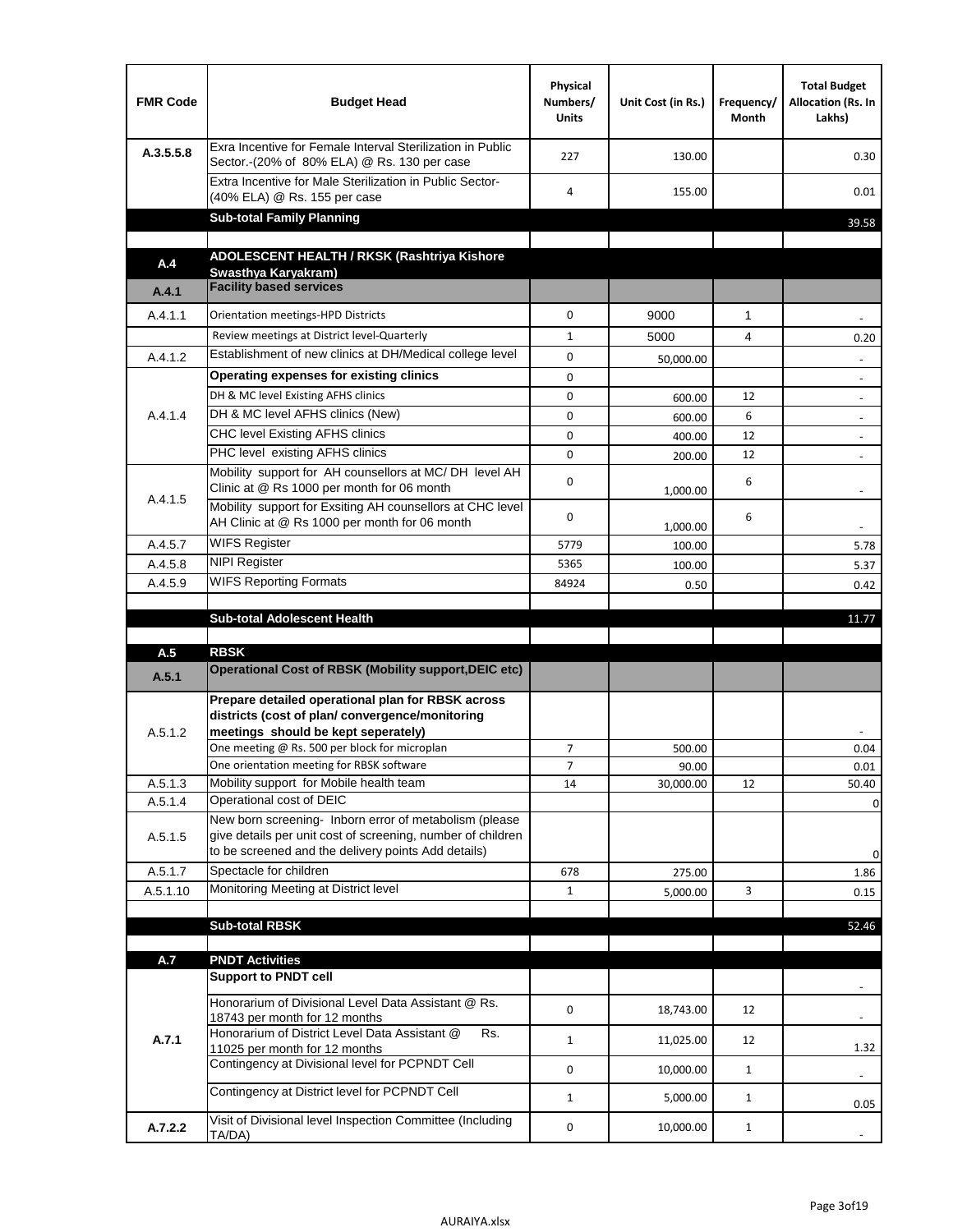| <b>FMR Code</b>          | <b>Budget Head</b>                                                                                                                              | Physical<br>Numbers/<br><b>Units</b> | Unit Cost (in Rs.) | Frequency/<br>Month | <b>Total Budget</b><br>Allocation (Rs. In<br>Lakhs) |
|--------------------------|-------------------------------------------------------------------------------------------------------------------------------------------------|--------------------------------------|--------------------|---------------------|-----------------------------------------------------|
| A.7.2.5                  | Orientation of Member of District advisory Committee at<br><b>Divisional Level</b>                                                              | $\Omega$                             | 200,000.00         | $\mathbf{1}$        | $\overline{\phantom{a}}$                            |
| A.7.2.9                  | Capacity building of DGCS, CJM, District officers, Nodal<br>Officers, Ultrasound Owners, ASHA and AWWs<br>workshop at Districts and Block level |                                      |                    |                     |                                                     |
|                          | <b>District level</b>                                                                                                                           | $\mathbf{1}$                         | 10,000.00          | $\mathbf{1}$        | 0.10                                                |
|                          | <b>Block level</b>                                                                                                                              | $\overline{7}$                       | 5,000.00           | $\mathbf{1}$        | 0.35                                                |
|                          | <b>Sub-total PNDT activities</b>                                                                                                                |                                      |                    |                     | 1.82                                                |
|                          |                                                                                                                                                 |                                      |                    |                     |                                                     |
| A.8                      | <b>Human Resources</b>                                                                                                                          |                                      |                    |                     |                                                     |
| A.8.1                    | <b>Contractual Staff &amp; Services</b>                                                                                                         |                                      |                    |                     |                                                     |
| A.8.1.1                  | <b>ANMs, Supervisory Nurses, LHVs</b>                                                                                                           |                                      |                    |                     |                                                     |
| A.8.1.1.1                | <b>ANMs</b>                                                                                                                                     |                                      |                    |                     |                                                     |
| A.8.1.1.1.a              | Honorarium of ANMs (New)                                                                                                                        | $\overline{2}$                       | 11,550.00          | 6                   | 1.39                                                |
|                          | Honorarium of ANMs (Existing)                                                                                                                   | 0                                    | 11,550.00          | 12                  |                                                     |
| A.8.1.1.1.f              | Honorarium of ANMs (New)                                                                                                                        | 47                                   | 11,550.00          | 6                   | 32.57                                               |
|                          | Honorarium of ANMs (Existing)<br><b>Staff Nurses</b>                                                                                            | 9                                    | 11,550.00          | 12                  | 12.47                                               |
| A.8.1.1.2                | <b>DH</b>                                                                                                                                       |                                      |                    |                     |                                                     |
| A.8.1.1.2.a              | Honorarium of SNs (New)                                                                                                                         | 0                                    |                    |                     | $\frac{1}{2}$                                       |
| A.8.1.1.2.b              | Honorarium of SNs (Existing)                                                                                                                    | 22                                   | 19,060.00          | 6<br>12             |                                                     |
|                          | <b>Staff Nurse-NRC</b>                                                                                                                          |                                      | 19,060.00          |                     | 50.32                                               |
|                          | Old, SNs @19060/Month for 12 months                                                                                                             | 0                                    | 19,060.00          | 12                  | $\overline{\phantom{a}}$                            |
|                          | New, SNs @18150 per Month                                                                                                                       | 0                                    | 18,150.00          | 6                   | $\overline{\phantom{a}}$                            |
|                          | <b>Staff Nurse-SNCU</b>                                                                                                                         |                                      |                    |                     |                                                     |
| A.8.1.1.2.f              | Exiting Staff Nurse Honorarium @ Rs.19060/- p.m. for 12<br>months                                                                               | 0                                    | 19,060.00          | 12                  |                                                     |
|                          | New Staff Nurse Honorarium @ Rs.18150/- p.m. for 6 months                                                                                       | 0                                    | 18,150.00          | 6                   |                                                     |
|                          | <b>Staff Nurse-NBSU</b>                                                                                                                         |                                      |                    |                     |                                                     |
|                          | Staff Nurse Honorarium @ Rs.18150/- p.m. (For 6 Months)                                                                                         | 6                                    | 18,150.00          | 12                  | 13.07                                               |
| A.8.1.1.2.g              | Human Resource Pediatric Intencive Care unit (PICU)                                                                                             |                                      |                    |                     |                                                     |
|                          | Staff Nurses Honorarium @ Rs. 18,150 per months for 12<br>months                                                                                | 0                                    | 18,150.00          | 12                  |                                                     |
| A.8.1.2.1                | Laboratory Technicians                                                                                                                          |                                      |                    |                     |                                                     |
| A.8.1.2.1.a              | Honorarium of Laboratory Technician                                                                                                             |                                      |                    |                     | 6.93                                                |
| A.8.1.3                  | <b>Specialists</b><br>Honorarium of Contractual Gynaecologists/Surgeons                                                                         |                                      |                    |                     |                                                     |
| A.8.1.3.1.b              | Anesthetists                                                                                                                                    | 0                                    | 80,000.00          | 12                  |                                                     |
| A.8.1.3.3<br>A.8.1.3.3.b | Honorarium of Contractual Anesthetists                                                                                                          | 0                                    | 80,000.00          | 12                  |                                                     |
| A.8.1.3.5                | Specialists for CH (Pediatrician etc) in SNCU, NBSU, NRC                                                                                        |                                      |                    |                     |                                                     |
|                          | Existing @ 78650/month for 12 Months                                                                                                            | 0                                    | 78,650.00          | 12                  | $\blacksquare$                                      |
| A.8.1.3.5.d              | New Peadiatrician Honorarium @ Rs.71500/- p.m. for 6<br>months                                                                                  | 0                                    | 71,500.00          | 6                   |                                                     |
| A.8.1.3.7                | Dental surgeons and dentists                                                                                                                    |                                      |                    |                     |                                                     |
| A.8.1.3.7.a              | Honorarium of Dental Surgen                                                                                                                     |                                      |                    |                     | 5.03                                                |
| A.8.1.5                  | <b>Medical Officers</b>                                                                                                                         |                                      |                    |                     |                                                     |
| A.8.1.5.2                | Honorarium of Medical Officers (New)                                                                                                            | $\overline{2}$                       | 41,580.00          | $\overline{2}$      | 1.66                                                |
|                          | Honorarium of Medical Officers (Existing)                                                                                                       | 0                                    | 41,580.00          | 12                  |                                                     |
|                          | MOs for SNCU/ NBSU/NRC etc                                                                                                                      |                                      |                    |                     |                                                     |
| A.8.1.5.6                | Old, MO @41580 per Month                                                                                                                        | 0                                    | 41,580.00          | 12                  | $\overline{\phantom{a}}$                            |
|                          | New, Mo@39600 Per Month                                                                                                                         | 0                                    | 39,600.00          | 6                   | $\overline{\phantom{a}}$                            |
|                          | Human Resource Pediatric Intencive Care unit (PICU)                                                                                             |                                      |                    |                     |                                                     |
|                          | Existing, MO Honorarium @ Rs/41580/ Month for 12 Months                                                                                         | $\mathbf 0$                          | 41,580.00          | 12                  |                                                     |
| A.8.1.5.7                | New, MO Honorarium @ Rs. 39600 / Month for 6 Months                                                                                             | 0                                    | 39,600.00          | 6                   |                                                     |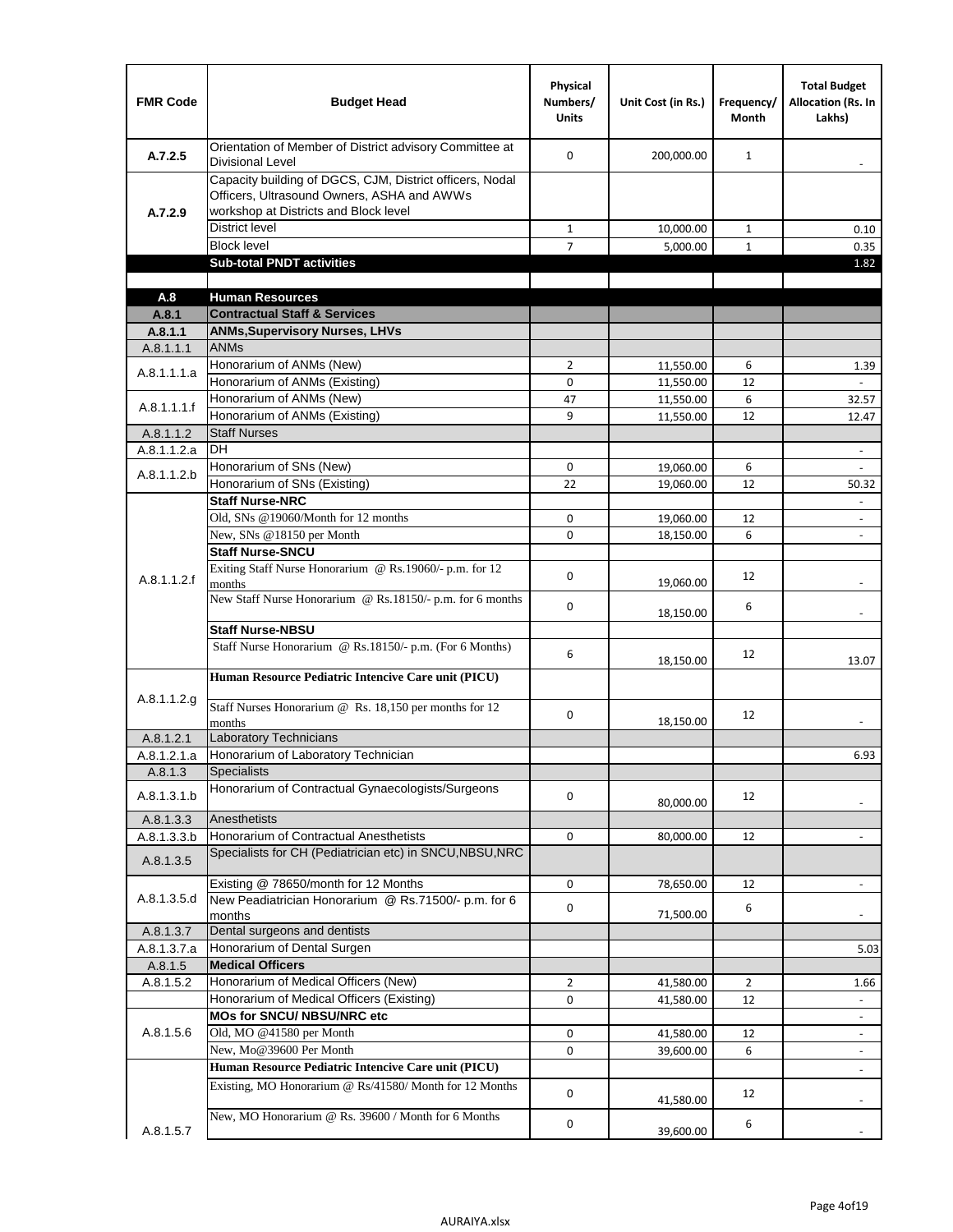| <b>FMR Code</b> | <b>Budget Head</b>                                                               | Physical<br>Numbers/<br><b>Units</b> | Unit Cost (in Rs.) | Frequency/<br>Month | <b>Total Budget</b><br>Allocation (Rs. In<br>Lakhs) |
|-----------------|----------------------------------------------------------------------------------|--------------------------------------|--------------------|---------------------|-----------------------------------------------------|
|                 | Medical Officer/Training Coordinator, Honorarium at                              |                                      |                    |                     |                                                     |
|                 | <b>Medical College</b><br>Old, Trg. Coord. @41580/month for 12 Month             | $\mathbf 0$                          | 41,580.00          | 12                  | $\overline{\phantom{a}}$                            |
|                 | New, Trg. Coord.@39600/month for 6 Month                                         | $\Omega$                             | 39,600.00          | 6                   |                                                     |
| A.8.1.7.2       | Honorarium of X-Ray Technician for 12 months                                     |                                      |                    |                     | 3.47                                                |
| A.8.1.7.4       | RBSK teams (Exclusive mobile health team & DEIC<br>Staff)                        |                                      |                    |                     |                                                     |
|                 | <b>MOs- AYUSH/MBBS</b>                                                           |                                      |                    |                     |                                                     |
|                 | <b>Honoraria Existing MBBS</b>                                                   | $\mathbf 0$                          | 41,675.00          | 12                  | $\omega$                                            |
|                 | Honoraria New MBBS                                                               | $\mathbf{1}$                         | 37,800.00          | 6                   | 2.27                                                |
| A.8.1.7.4.1     | Honoraria - BDS                                                                  | 3                                    | 40,516.00          | 12                  | 14.59                                               |
|                 | Honoraria - AYUSH (Existing)                                                     | 17                                   | 27,783.00          | 12                  | 56.68                                               |
|                 | Honoraria - AYUSH recruited upto March 16                                        | $\overline{7}$                       | 26,460.00          | 12                  | 22.23                                               |
|                 | Honoraria - AYUSH New                                                            | $\mathbf 0$                          | 25,200.00          | 6                   | $\overline{\phantom{a}}$                            |
|                 | <b>Staff Nurse</b>                                                               | 0                                    |                    |                     |                                                     |
|                 | Honoraria - Staff Nurse                                                          | $\overline{2}$                       | 19,100.00          | 12                  | 4.58                                                |
| A.8.1.7.4.2     | <b>ANM</b>                                                                       |                                      |                    |                     |                                                     |
|                 | Honoraria - ANMs (Existing)<br>Honoraria - ANM (Recruited upto March 16)         | 8                                    | 11,576.00          | 12                  | 11.11                                               |
|                 | Honoraria - ANM (New)                                                            | 4<br>0                               | 11,025.00          | 12<br>6             | 5.29                                                |
|                 | Paramedical                                                                      | $\mathbf 0$                          | 10,500.00          |                     | $\overline{\phantom{a}}$                            |
|                 | Honoraria - Paramedical                                                          | 0                                    | 13,753.00          | 12                  | $\blacksquare$                                      |
|                 | <b>Pharmacists</b>                                                               | $\mathbf 0$                          |                    |                     |                                                     |
| A.8.1.7.4.3     | Honoraria - Pharmacist (Existing)                                                | $\mathbf 0$                          | 14,884.00          | 12                  | $\overline{\phantom{a}}$                            |
|                 | Honoraria - Pharmacist (Recruited upto March 16)                                 | 13                                   | 14,175.00          | 12                  | 22.11                                               |
|                 | Honoraria - Pharmacist (New)                                                     | $\mathbf{1}$                         | 13,500.00          | 6                   | 0.81                                                |
|                 | Sub Total RBSK mobile teams                                                      | $\Omega$                             |                    |                     | $\omega$                                            |
| A.8.1.7.5       | <b>Others</b>                                                                    |                                      |                    |                     |                                                     |
| A.8.1.7.5.1     | Honorarium of RMNCH/FP Counselors @ Rs.10760/- for                               | 4                                    | 10,760.00          | 12                  | 5.16                                                |
|                 | 12 months                                                                        |                                      |                    |                     |                                                     |
|                 | <b>Adolescent Health counselors</b>                                              |                                      |                    |                     | $\blacksquare$                                      |
|                 | AH counselors at DH level (1st & 2nd phase)                                      | 0                                    | 13,891.00          | 12                  |                                                     |
| A.8.1.7.5.2     | AH counselors DH level of 3nd phase                                              | $\mathbf 0$                          | 13,230.00          | 12                  | $\overline{\phantom{a}}$                            |
|                 | AH counselors at DH/MC level (New)<br>AH counsellors at CHC level                | 0                                    | 12,600.00          | 12                  | $\blacksquare$                                      |
|                 |                                                                                  | $\mathbf 0$                          | 13,230.00          | 6                   | $\overline{\phantom{a}}$                            |
| A.8.1.7.5.4     | <b>Nutriionist</b><br>Old, Nutrist. @17325 per Month for 12 months               | 0                                    |                    |                     | $\overline{\phantom{a}}$                            |
|                 | New, Nutrist. $@16500$ per Month for 6 months                                    | 0                                    | 17,325.00          | 12                  | $\overline{\phantom{a}}$                            |
|                 | <b>HR for Cold Chain</b>                                                         | 0<br>0                               | 16,500.00          | 6                   |                                                     |
|                 | Hononarium of Cold Chain Handlers at Division level                              |                                      |                    |                     |                                                     |
|                 |                                                                                  | 0                                    | 11,430.00          | 12                  |                                                     |
|                 | Hononarium of Cold Chain Handlers at District level                              | $\mathbf{1}$                         | 11,430.00          | 12                  | 1.37                                                |
|                 | Hononarium of Technician (Refeigator Machenic) at<br><b>Division level</b>       | 0                                    | 19,060.00          | 12                  | $\overline{\phantom{a}}$                            |
|                 | Technician (Refeigator Machenic) at District level                               | 0                                    | 19,060.00          | 12                  | $\blacksquare$                                      |
| A.8.1.7.7       | Honararium of Vaccince Strore Keeper at Division level                           | 0                                    | 25,410.00          | 12                  |                                                     |
|                 | Honararium of Vaccince Van Driver at Division level                              |                                      |                    |                     | $\overline{\phantom{a}}$                            |
|                 | <b>HR for Blood Bank Storage/Unit</b>                                            | 0                                    | 19,060.00          | 12                  | $\overline{\phantom{a}}$                            |
|                 | Man Power Support at 89 Blood Banks                                              |                                      |                    |                     |                                                     |
|                 | Man Power Support at 118 Blood Storage Centre                                    |                                      |                    |                     | 24.49                                               |
|                 | Manpower support of 18 BCTV                                                      |                                      |                    |                     | 0.00                                                |
|                 | Staff for Training Institutes/ SIHFW/ Nursing Training                           |                                      |                    |                     | 0.00                                                |
| A.8.1.7.8       |                                                                                  |                                      |                    |                     | 0                                                   |
|                 | Incentive/ Awards etc. to SN, ANMs etc.                                          |                                      |                    |                     | $\overline{\phantom{a}}$                            |
|                 | SBA Trained ANMs at L1 SCs from 6th delivery every month                         | 0                                    | 300.00             |                     | $\blacksquare$                                      |
|                 | SBA Trained ANMs/SNs at APHCs/PHCs starting from 16th                            | 0                                    | 300.00             |                     |                                                     |
| A.8.1.8         | Delivery every month<br>SBA Trained ANMs/SNs at Non FRU CHCs/BPHCs starting from |                                      |                    |                     |                                                     |
|                 | 51st Delivery every month                                                        | 0                                    | 300.00             |                     |                                                     |
|                 |                                                                                  |                                      |                    |                     |                                                     |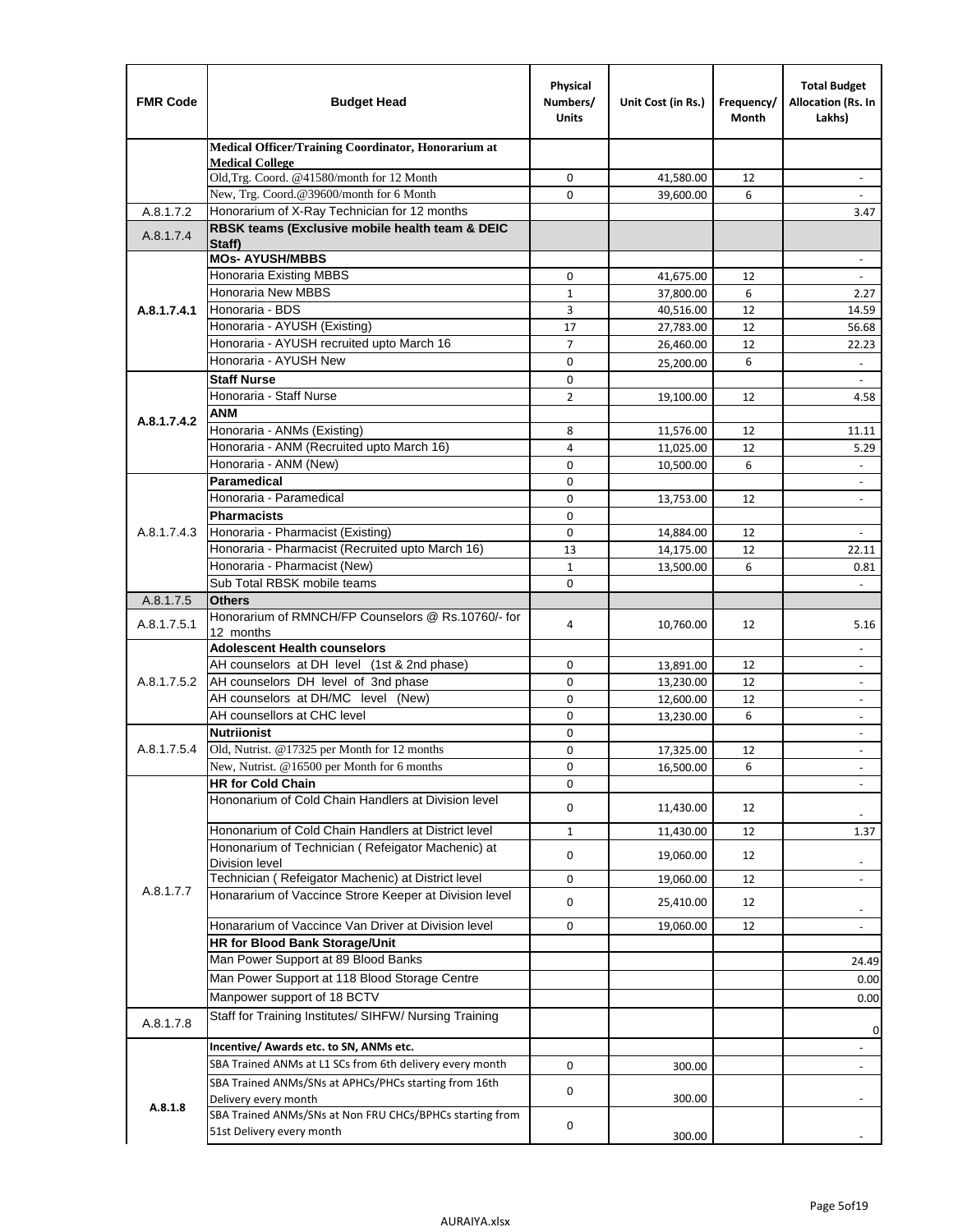| <b>FMR Code</b>  | <b>Budget Head</b>                                                                                      | Physical<br>Numbers/<br><b>Units</b> | Unit Cost (in Rs.)   | Frequency/<br>Month | <b>Total Budget</b><br>Allocation (Rs. In<br>Lakhs) |
|------------------|---------------------------------------------------------------------------------------------------------|--------------------------------------|----------------------|---------------------|-----------------------------------------------------|
|                  | Incentives for EMOC teams at below District level starting from<br>6th CS every month @Rs 3000/CS       | 0                                    | 3,000.00             |                     |                                                     |
| A.8.1.9          | Honorarium of Data Entry Operator at DH                                                                 |                                      |                      |                     |                                                     |
| A.8.1.10         | <b>Other Incentives Schemes (Pl.Specify)</b>                                                            |                                      |                      |                     |                                                     |
| A.8.1.10.1       | Fixed difficult area Incentive                                                                          | 0                                    |                      |                     |                                                     |
| A.8.1.10.2       | FRU Operationalization for Gynae & anaesthetist<br>specialist on call from govt sector for NHPDs & HPDs | 40                                   | 3,000.00             |                     | 1.20                                                |
| A.8.1.10.3       | FRU Operationalization Gynaecologists specialist on call<br>for NHPDs & HPDs                            | 20                                   | 4,500.00             |                     | 0.90                                                |
| A.8.1.10.4       | FRU Operationalization anaesthetist specialist on call for<br><b>NHPDs &amp; HPDs</b>                   | 40                                   | 3,000.00             |                     | 1.20                                                |
| A.8.1.10.5       | Performance based Incentives to RMNCH+A Counsellors<br>in Family Planning @ Rs.50/ client               | 80                                   | 50.00                |                     | 0.04                                                |
| A.8.1.11         | <b>Support Staff for Health Facilities</b>                                                              |                                      |                      |                     |                                                     |
|                  | <b>HR-NRC</b>                                                                                           |                                      |                      |                     | $\overline{\phantom{m}}$                            |
|                  | Cook                                                                                                    |                                      |                      |                     |                                                     |
|                  | Old, Cook @7500 per Month for 12 months                                                                 | 0                                    | 7,500.00             | 12                  | ÷,                                                  |
|                  | New, Cook @7500 per Month for 6 months<br><b>Care Taker</b>                                             | 0                                    | 7,500.00             | 6                   | $\overline{\phantom{a}}$                            |
|                  | Old, Caretaker @6400 per Month for 12 months                                                            | 0                                    | 6,400.00             | 12                  | $\overline{a}$                                      |
|                  | New, Caretaker @6400 per Month for 6 months                                                             | 0                                    | 6,400.00             | 6                   | $\overline{\phantom{m}}$                            |
|                  | <b>Cleaner</b>                                                                                          |                                      |                      |                     |                                                     |
|                  | Old, Cleaner @6400 per Month for 12 months                                                              | 0                                    |                      | 12                  |                                                     |
|                  | New, Cleaner @6400 per Month for 6 months                                                               | 0                                    | 6,400.00<br>6,400.00 | 6                   |                                                     |
|                  | <b>HR-SNCU</b>                                                                                          |                                      |                      |                     |                                                     |
| A.8.1.11.f       | Cleaner/ Ward Ayah/Security Guard                                                                       |                                      |                      |                     |                                                     |
|                  | Existing CL/WA Honorarium @ Rs. 6400/monty for 12<br>months                                             | 0                                    | 6,400.00             | 12                  |                                                     |
|                  | New CL/WA/SG Honorarium @ Rs. 6400/month for 6<br>month                                                 | 0                                    | 6,400.00             | 6                   |                                                     |
|                  | <b>Data Entry Oprator</b><br>old DEO Honorarium @ Rs.12000/- p.m. for 12 months                         | 0                                    |                      | 12                  |                                                     |
|                  | New DEO Honorarium @ Rs.12000/- p.m. for 6 months                                                       |                                      | 12,000.00            |                     |                                                     |
|                  | Human Resource Pediatric Intencive Care unit (PICU)                                                     | 0                                    | 12,000.00            | 6                   |                                                     |
|                  | Ward Aaya/Sweeper Honorarium @ Rs. 6400/Month for 6                                                     |                                      |                      |                     |                                                     |
|                  | months                                                                                                  | 0                                    | 6,400.00             | 6                   | $\overline{\phantom{a}}$                            |
|                  | Sub-total HR                                                                                            |                                      |                      |                     | 300.94                                              |
|                  |                                                                                                         |                                      |                      |                     |                                                     |
| A.9              | <b>TRAINING</b>                                                                                         |                                      |                      |                     |                                                     |
| A.9.1            | Skill lab                                                                                               |                                      |                      |                     |                                                     |
| A.9.1.3<br>A.9.3 | Training Motivation and follow up visit                                                                 |                                      |                      |                     | 0                                                   |
| A.9.3.1.4        | <b>Maternal Health Training</b><br>Training of ANMs / LHVs in SBA                                       |                                      |                      |                     | $\blacksquare$<br>$\overline{\phantom{a}}$          |
| A.9.3.7          | Other maternal health training (please specify)                                                         |                                      |                      |                     | $\overline{\phantom{a}}$                            |
| A.9.3.7.1        | MDR training of District and Block level officials                                                      | $\overline{2}$                       | 22,950.00            |                     | 0.46                                                |
| A.9.3.7.5        | ANM Training on new ANC guidelines and HRPs                                                             |                                      |                      |                     |                                                     |
|                  | District level                                                                                          | $\overline{2}$                       | 29,300.00            |                     | 0.59                                                |
|                  | <b>Block Level</b>                                                                                      | 7                                    | 31,050.00            |                     | 2.17                                                |
| A.9.10           | <b>Training (Nursing)</b>                                                                               |                                      |                      |                     | $\blacksquare$                                      |
| A.9.10.1         | Strengthening of Existing Training Institutions/Nursing School<br>excluding infrastructure and HR.      | 0                                    | 4,300,000.00         |                     |                                                     |
| A.9.10.2         | New Training Institutions/School                                                                        | $\mathbf{1}$                         | 152,000.00           |                     | 1.52                                                |
|                  | <b>National Dewarming Day</b>                                                                           |                                      |                      |                     |                                                     |
| A.9.11.3         | Orientaion meeting-District level                                                                       | 1                                    | 5000                 | $\overline{2}$      | 0.10                                                |
|                  | Orientaion meeting-Block level                                                                          | $\overline{7}$                       | 7500                 | $\overline{2}$      | 1.05                                                |
| A.9.12           | <b>RBSK training</b>                                                                                    |                                      |                      |                     |                                                     |
| A.9.12.1         | RBSK Training -Training of Mobile health team -<br>technical and managerial (5 days)                    |                                      |                      |                     | 0                                                   |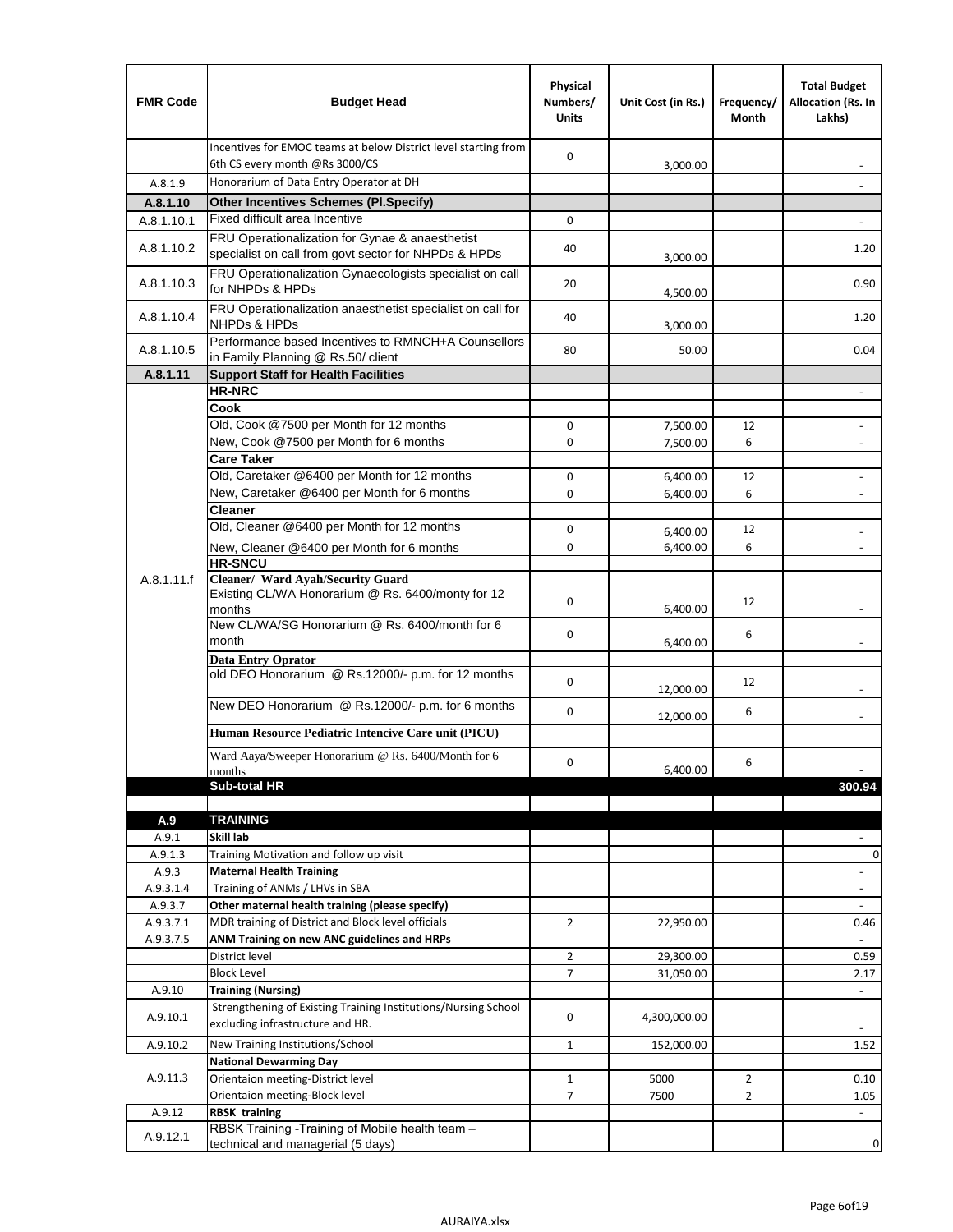| <b>FMR Code</b>    | <b>Budget Head</b>                                                                             | Physical<br>Numbers/<br><b>Units</b> | Unit Cost (in Rs.)     | Frequency/<br><b>Month</b> | <b>Total Budget</b><br>Allocation (Rs. In<br>Lakhs) |
|--------------------|------------------------------------------------------------------------------------------------|--------------------------------------|------------------------|----------------------------|-----------------------------------------------------|
|                    |                                                                                                |                                      |                        |                            |                                                     |
|                    | <b>Sub-total Training</b>                                                                      |                                      |                        |                            | 5.89                                                |
| A.10               | <b>PROGRAMME MANAGEMENT</b>                                                                    |                                      |                        |                            |                                                     |
| A.10.2             | Contractual Staff for DPMSU recruited and in position                                          |                                      |                        |                            |                                                     |
| A.10.2.1           | District Programme Manager                                                                     | $\mathbf{1}$                         |                        | 12                         |                                                     |
| A.10.2.2           | District Accounts Manager                                                                      | 1                                    | 39,690.00              | 12                         | 4.76                                                |
| A.10.2.3           | District Data Manager                                                                          | $\mathbf{1}$                         | 32,303.00              | 12                         | 3.88                                                |
| A.10.2.4           | Consultants/ Programme Officers (Kindly Specify)                                               | $\mathbf 0$                          | 22,050.00              |                            | 2.65                                                |
|                    | Honorarium of RKSK Coordinator                                                                 | 0                                    |                        | 9                          | $\overline{\phantom{a}}$                            |
| A.10.2.5           | Accountants                                                                                    | 0                                    | 25,000.00              |                            |                                                     |
| A.10.2.6           | Data Entry Operators                                                                           | 0                                    |                        |                            | $\overline{\phantom{a}}$                            |
| A.10.2.7           | Support Staff (Kindly Specify)                                                                 | $\mathbf{1}$                         | 8,269.00               | 12                         | 0.99                                                |
| A.10.2.8.1         | Operational Cost for DPMU unit                                                                 | $\mathbf{1}$                         | 89,250.00              | 12                         | 10.71                                               |
| A.10.2.8.5         | <b>DEIC Managers</b>                                                                           | $\mathbf 0$                          | 33,000.00              | 10                         |                                                     |
| A.10.3             | <b>Strengthening of Block PMU</b>                                                              |                                      |                        |                            |                                                     |
| A.10.3.1           | <b>Block Programme Manager</b>                                                                 |                                      |                        |                            | 20.37                                               |
| A.10.3.2           | <b>Block Accounts Manager</b>                                                                  |                                      | 12,128.00              | 12                         | 8.73                                                |
| A.10.3.7.1         | Operational Cost for BPMU unit                                                                 | 7                                    | 15,000.00              | 12                         | 12.60                                               |
|                    | <b>Concurrent Audit system</b>                                                                 |                                      |                        |                            |                                                     |
| A.10.6             | Monthly Concurrent Audit                                                                       | $\mathbf{1}$                         | 4,500.00               | 12                         | 0.54                                                |
|                    | <b>Block Spesific Work</b>                                                                     | 7                                    | 500.00                 | 12                         | 0.42                                                |
| A.10.7<br>A.10.7.2 | <b>Mobility Support, Field Visits</b><br>DPMU/District                                         |                                      |                        |                            |                                                     |
| A.10.7.3           | <b>BPMU/Block</b>                                                                              | $\overline{2}$<br>7                  | 30,000.00<br>30,000.00 | 12<br>12                   | 7.20<br>25.20                                       |
| A.10.8.1           | Vehicles for Divisional / AD office                                                            | 0                                    | 30,000.00              | 12                         |                                                     |
|                    |                                                                                                |                                      |                        |                            |                                                     |
|                    | <b>Sub-total Programme Management</b>                                                          |                                      |                        |                            | 98.05                                               |
|                    |                                                                                                |                                      |                        |                            |                                                     |
|                    | Total of RMNCH+A                                                                               |                                      |                        |                            | 1,121.27                                            |
| в                  | Additionalities under NRHM (Mission Flexible Pool)                                             |                                      |                        |                            |                                                     |
| <b>B1</b>          | <b>ASHA</b>                                                                                    |                                      |                        |                            |                                                     |
| B1.1.1.3           | <b>Supplementary training for ASHAs</b>                                                        |                                      |                        |                            |                                                     |
| B1.1.1.3.1         | TOT of ASHA Trainer- I round (at RHFWTC)                                                       |                                      |                        |                            |                                                     |
|                    | Batch cost+Equipment+Module+ Monitoring Visit                                                  |                                      |                        |                            |                                                     |
| B1.1.1.3.2         | TOT of ASHA Trainers -II Round (at RHFWTC)                                                     |                                      |                        |                            |                                                     |
| B1.1.1.4           | Post training support and supervision<br>Supervision costs by ASHA facilitators<br>(12 months) |                                      |                        |                            | $\sim$                                              |
|                    |                                                                                                |                                      |                        |                            | 31.20                                               |
| B1.1.1.4.1         | Supervision costs by ASHA facilitators<br>(6 months)                                           |                                      |                        |                            |                                                     |
| B1.1.1.4.2         | Monthly review Meeting of ASHA Sangini with BCPM                                               |                                      |                        |                            | 0.94                                                |
| B1.1.3             | Performance Incentive/Other Incentive to ASHAs (if<br>any)                                     |                                      |                        |                            |                                                     |
| B1.1.3.1           | <b>ASHA incentives under Maternal Health</b>                                                   |                                      |                        |                            |                                                     |
| B1.1.3.1.2         | Maternal Death Audit Information                                                               | 96                                   | 200.00                 |                            | 0.19                                                |
| B1.1.3.2           | Incentive to ASHA under Child Health                                                           |                                      |                        |                            | $\omega$                                            |
| B1.1.3.2.1         | Incentive for Home Based Newborn Care programme                                                | 37224                                | 250.00                 |                            | 93.06                                               |
| B1.1.3.2.4         | Incentive for referral of SAM cases to NRC @ Rs.50/Case                                        | 0                                    | 50.00                  |                            |                                                     |
| B1.1.3.2.5         | Incentive for follow up of discharge of SAM children from<br>NRCs @ Rs. 100/ for 4 Follow up   | 0                                    | 100.00                 |                            | $\sim$                                              |
| B1.1.3.3           | ASHA Incentives under family planning (ESB/ PPIUCD/<br>Others)                                 |                                      |                        |                            |                                                     |
| B1.1.3.3.1         | ASHA PPIUCD incentive for accompanying the client for<br>PPIUCD insertion                      | 864                                  | 150.00                 |                            | 1.30                                                |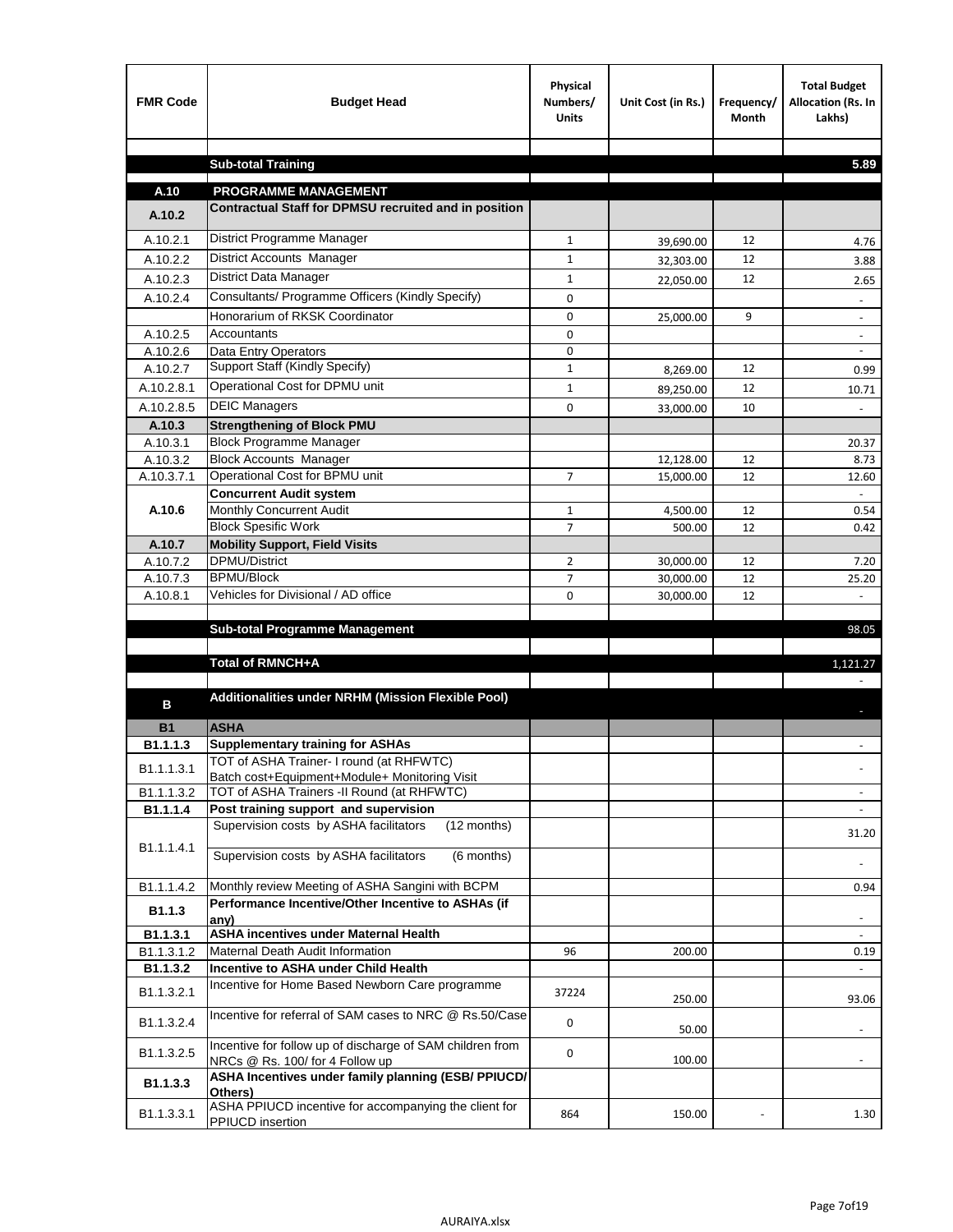| <b>FMR Code</b>            | <b>Budget Head</b>                                                                                                                                                    | Physical<br>Numbers/<br><b>Units</b> | Unit Cost (in Rs.) | Frequency/<br>Month | <b>Total Budget</b><br><b>Allocation (Rs. In</b><br>Lakhs) |
|----------------------------|-----------------------------------------------------------------------------------------------------------------------------------------------------------------------|--------------------------------------|--------------------|---------------------|------------------------------------------------------------|
|                            | ASHA incentive under ESB scheme for promoting<br>spacing of births @ 500/- per ASHA/client                                                                            | 200                                  | 500.00             |                     | 1.00                                                       |
| B <sub>1.1</sub> , 3, 3, 2 | Spacing for 2 years after marriage @ 500/- per<br>ASHA/client                                                                                                         | 230                                  | 500.00             |                     | 1.15                                                       |
| B1.1.3.3.3                 | ASHA Incentive under ESB scheme for promoting<br>adoption of limiting method upto two children @ Rs. 1000<br>per client                                               | 60                                   | 1,000.00           |                     | 0.60                                                       |
| B1.1.3.6                   | <b>ASHA Incentives (other)</b>                                                                                                                                        |                                      |                    |                     |                                                            |
| B <sub>1.1</sub> , 3, 5, 3 | ASHA incentive for NDD for 2 round                                                                                                                                    | 1266                                 | 100.00             | $\overline{2}$      | 2.53                                                       |
| B <sub>1.1</sub> .3.6.1    | Amount to be released for 12 months for Routine<br>activities (4 month incentive for ASHAs those are yet to<br>be placed)                                             |                                      |                    |                     | 142.00                                                     |
| B <sub>1.1</sub> .3.6.4    | Incentive to ASHA Facilitator (12 Months)                                                                                                                             |                                      |                    |                     | 1.87                                                       |
| B <sub>1.1</sub> .3.6.5    | Reimbursement of travel expenses for accompanying a<br>woman to facility for surgical abortion (MVA/EVA) @<br>Rs.150/-per case                                        | 20                                   | 150.00             |                     | 0.03                                                       |
| B <sub>1.1</sub> .3.6.6    | Reimbursement of travel expenses for accompanying a<br>woman to facility for medical abortion (MMA) @ Rs.225/-<br>per case                                            | 20                                   | 225.00             |                     | 0.05                                                       |
| B1.1.3.6.9                 | ASHA Torch (NO. of ASHA +AF) @ Rs. 262.20                                                                                                                             |                                      |                    |                     | 3.46                                                       |
| B1.1.3.7                   | Other (support provisions to ASHA such as uniform,<br>diary, ASHA Ghar etc)                                                                                           |                                      |                    |                     |                                                            |
| B <sub>1.1</sub> .3.7.2    | ASHA Payment Voucher, Payment Register and VHIR<br>1.@ Rs. 25/ASHA, 2.@Rs.50/AF, 3.@Rs.150/block for<br>ASHa master payment register,<br>4. @Rs.174.5/ASHA/B1.1.3.7.2 |                                      |                    |                     | 2.56                                                       |
| B <sub>1.1</sub> , 3, 7, 4 | ASHA SAREE (TA/DA for Attending monthly meeting) No.<br>of ASHA+AF @ Rs.450                                                                                           |                                      |                    |                     | 5.93                                                       |
| B <sub>1.1</sub> .5.1      | Honorarium of Regional Coordinator                                                                                                                                    |                                      |                    |                     |                                                            |
| B1.1.5.2                   | Honararium of District Community Process Manager                                                                                                                      | $\mathbf{1}$                         | 32,303.00          | 12                  | 3.88                                                       |
| B1.1.5.3                   | Honararium of Block Community Process Manager                                                                                                                         | $\overline{7}$                       | 12,000.00          | 12                  | 10.08                                                      |
|                            | Mobility cost for ARC/AMG                                                                                                                                             |                                      |                    |                     |                                                            |
| B <sub>1.1.5.4</sub>       | AMG cost                                                                                                                                                              | $\mathbf{1}$                         | 10,000.00          | $\mathbf{1}$        | 0.10                                                       |
|                            | Quarterly BCPM meeting at Divisional Head Quarter @<br>rs. 500/BCPM/qtr.                                                                                              |                                      |                    |                     |                                                            |
|                            |                                                                                                                                                                       |                                      |                    |                     |                                                            |
|                            | <b>Sub Total of ASHA</b>                                                                                                                                              |                                      |                    |                     | 301.91833                                                  |
|                            |                                                                                                                                                                       |                                      |                    |                     |                                                            |
| B.2<br>B <sub>2.3</sub>    | <b>Untied Fund</b><br><b>CHCs</b>                                                                                                                                     |                                      |                    |                     | 17.50                                                      |
| B <sub>2.4</sub>           | PHCs                                                                                                                                                                  |                                      |                    |                     | 16.98                                                      |
|                            | <b>Sub Total of Untied Fund</b>                                                                                                                                       |                                      |                    |                     | 34.475                                                     |
|                            |                                                                                                                                                                       |                                      |                    |                     |                                                            |
| <b>B9</b>                  | <b>Mainstreaming of AYUSH</b>                                                                                                                                         |                                      |                    |                     |                                                            |
| B.9.1                      | Medical Officers at CHCs/ PHCs (Only AYUSH)<br><b>DH</b>                                                                                                              |                                      |                    |                     |                                                            |
| B.9.1.1                    | <b>FRUs</b>                                                                                                                                                           | 3                                    | 29,106.00          | 12                  | 10.48                                                      |
| B.9.1.2                    | Non FRU SDH/ CHC                                                                                                                                                      | $\overline{2}$                       | 29,106.00          | 12                  | 6.99                                                       |
| B.9.1.3<br>B.9.1.4         | 24 X 7 PHC                                                                                                                                                            | 6                                    | 29,106.00          | 12                  | 20.96                                                      |
| B.9.1.5                    | Non-24 X 7 PHCs/ APHCs                                                                                                                                                | $\mathbf{1}$<br>7                    | 29,106.00          | 12<br>12            | 3.49                                                       |
| <b>B.9.2</b>               | Other Staff Nurses and Supervisory Nurses/ AYUSH                                                                                                                      |                                      | 29,106.00          |                     | 24.45                                                      |
| B.9.2.1                    | pharmacists (Only AYUSH)<br>DH                                                                                                                                        | $\mathbf{1}$                         |                    | 12                  |                                                            |
|                            | <b>FRUs</b>                                                                                                                                                           |                                      | 10,914.75          |                     | 1.31                                                       |
| B.9.2.2                    | Non FRU SDH/ CHC                                                                                                                                                      | $\mathbf{1}$                         | 10,914.75          | 12                  | 1.31                                                       |
| B.9.2.3                    |                                                                                                                                                                       | 4                                    | 10,914.75          | 12                  | 5.24                                                       |
| B.9.2.4                    | 24 X 7 PHC                                                                                                                                                            | 0                                    | 10,914.75          | 12                  | $\overline{\phantom{a}}$                                   |
| B.9.2.5                    | Non-24 X 7 PHCs                                                                                                                                                       | $\mathbf{1}$                         | 10,914.75          | 12                  | 1.31                                                       |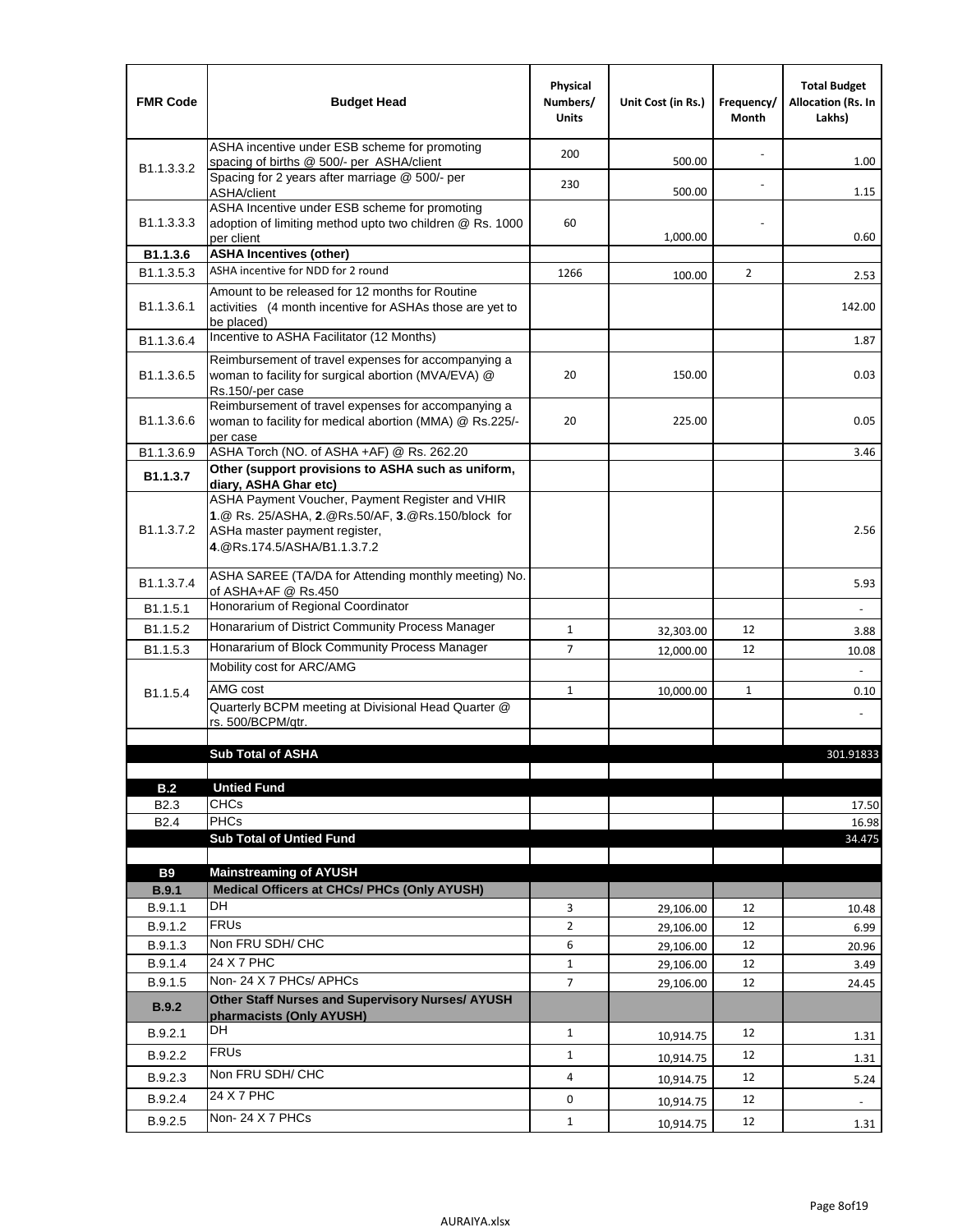| <b>FMR Code</b>   | <b>Budget Head</b>                                                                              | Physical<br>Numbers/<br><b>Units</b> | Unit Cost (in Rs.) | Frequency/<br>Month | <b>Total Budget</b><br>Allocation (Rs. In<br>Lakhs)  |
|-------------------|-------------------------------------------------------------------------------------------------|--------------------------------------|--------------------|---------------------|------------------------------------------------------|
|                   | Panchkarma Unit Lokbabdhu Rajnarayna Joint<br><b>Hospital, Lucknow</b>                          |                                      |                    |                     |                                                      |
| B.9.2.6           | Honararium of Panchkarma Technician (1Male and 1<br>Female)                                     | 0                                    | 10,000.00          | 12                  |                                                      |
|                   | Honorarium of Panchkarma Attendent                                                              | $\mathbf 0$                          | 8,000.00           | 12                  |                                                      |
|                   | Lumpsum amount for Sweeper (Safai Karmi)                                                        |                                      |                    |                     | 0                                                    |
| <b>B9.3</b>       | <b>Other Activities (Excluding HR)</b>                                                          |                                      |                    |                     |                                                      |
| B9.3.1            | Contingency AYUSH wings                                                                         | $\mathbf{1}$                         | 20,000.00          |                     | 0.20                                                 |
| B9.3.3            | Establishment of Panchkarma Unit                                                                |                                      |                    |                     | $\mathbf 0$                                          |
| B9.3.4            | Construction of AYUSH Wing                                                                      | 0                                    | 3,000,000.00       |                     |                                                      |
|                   |                                                                                                 |                                      |                    |                     |                                                      |
|                   | Sub Total of Mainstreaming of AYUSH                                                             |                                      |                    |                     | 75.73                                                |
| <b>B10</b>        | <b>IEC-BCC NRHM</b>                                                                             |                                      |                    |                     |                                                      |
|                   | <b>Girls Child Day</b>                                                                          |                                      |                    |                     |                                                      |
| B.10.3.5          | <b>Division level</b>                                                                           | 0                                    | 50,000.00          | 1                   |                                                      |
|                   | <b>Block level</b>                                                                              | $\overline{7}$                       | 10,000.00          | $\mathbf{1}$        | 0.70                                                 |
| <b>B.10.7</b>     | Priniting activities (please specify)<br>SM booklet @Rs 20.00 for all ANCs                      |                                      |                    |                     |                                                      |
| B.10.7.1          | MCP card @ Rs 10 for all ANCs                                                                   | 40262<br>40262                       | 20.00<br>10.00     |                     | 8.05<br>4.03                                         |
| <b>B.10.7.4</b>   | <b>Other printing</b>                                                                           |                                      |                    |                     |                                                      |
| B.10.7.4.1        | <b>IEC-BCC Material for NDD</b>                                                                 |                                      |                    |                     |                                                      |
|                   | IEC material, poster, banner @ Rs. 14000 per block for 2<br>round                               | $\overline{7}$                       | 14000              | $\overline{2}$      | 1.96                                                 |
|                   | Teaching and community hand bills/pumphlets and check<br>list @ Rs. 14000 per block for 2 round | $\overline{7}$                       | 14000              | $\overline{2}$      | 1.96                                                 |
|                   | 5 Fipchart per block @ Rs. 200 per Flip chart( one time)                                        | 35                                   | 200                | 1                   | 0.07                                                 |
|                   | AWW and Teacher hand out @ Rs. 7 each for 2 round                                               | 3432                                 | $\overline{7}$     | 2                   | 0.48                                                 |
|                   | ASHA hand out @ Rs. 2 each for 2 round                                                          | 1266                                 | $\overline{2}$     | 2                   | 0.05                                                 |
|                   | <b>AFHC cards</b><br>For DH & MC level Existing AFHS clinics                                    |                                      |                    |                     |                                                      |
| <b>B.10.7.4.2</b> | For CHC level Existing AFHS clinics                                                             | 0<br>0                               | 0.50<br>0.50       | 2000<br>2000        | $\overline{\phantom{a}}$<br>$\overline{\phantom{a}}$ |
|                   | For PHC level existing AFHS clinics                                                             | 0                                    | 0.50               | 2000                | $\bar{a}$                                            |
|                   | AFHC Register (3 register per clinic)                                                           | 0                                    | 150.00             | $\mathbf{1}$        | $\blacksquare$                                       |
|                   | Printing of RBSK card and registers                                                             | 0                                    |                    |                     |                                                      |
|                   | MHT Register for AWC<br>MHT Register for School                                                 | 397                                  | 100.00             | $\mathbf{1}$        | 0.40                                                 |
|                   | (Class-1 to 12)                                                                                 | 159                                  | 100.00             | $\mathbf{1}$        | 0.16                                                 |
| B.10.7.4.3        | RBSK Format (microplan, reporting) @ Rs. 3000/ per                                              | 7                                    |                    | $\mathbf{1}$        |                                                      |
|                   | block<br>RBSK card for children of AWC and School                                               |                                      | 3,000.00           |                     | 0.21                                                 |
|                   | AWC (Twice in year)                                                                             | 198268                               | 1.20               |                     | 2.38                                                 |
|                   | School (Class 1 to 12)                                                                          | 79685                                | 0.75               |                     | 0.60                                                 |
|                   |                                                                                                 |                                      |                    |                     |                                                      |
|                   | <b>Sub Total IEC</b>                                                                            |                                      |                    |                     | 21.04                                                |
| <b>B.11</b>       |                                                                                                 |                                      |                    |                     |                                                      |
| B.11.2.5          | Recurring support of 18 BCTV                                                                    |                                      |                    |                     | 0                                                    |
|                   |                                                                                                 |                                      |                    |                     |                                                      |
| <b>B14</b>        | Innovations (if any)<br>Religious and Community Leaders Meet @ Rs.                              |                                      |                    |                     |                                                      |
| B14.6             | 10000/District/meeting                                                                          | $\mathbf{1}$                         | 10,000.00          |                     | 0.10                                                 |
| B14.11            | Rogi Sahayata Kendra @ Rs. 664200 including 5%<br>increment in HR cost                          |                                      |                    |                     |                                                      |
| B14.12            | AAA Platform - Monitoring & Microplanning meeting for<br>frontline workers                      |                                      |                    |                     |                                                      |
|                   | Nurse Mentor Programme and Establishment of Mini                                                |                                      |                    |                     |                                                      |
|                   | <b>Skill Lab</b>                                                                                |                                      |                    |                     |                                                      |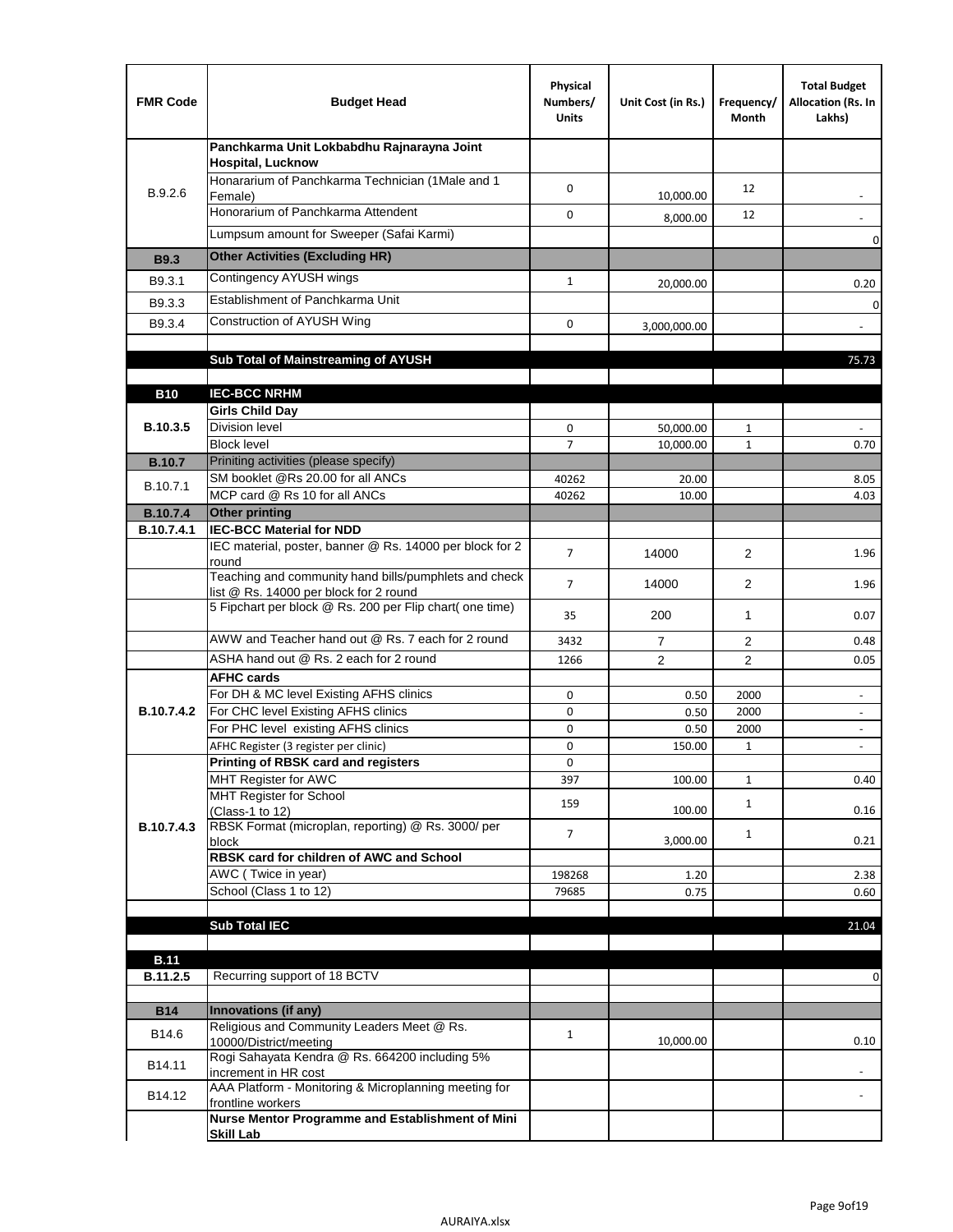| <b>FMR Code</b>   | <b>Budget Head</b>                                                                              | Physical<br>Numbers/<br><b>Units</b> | Unit Cost (in Rs.) | Frequency/<br><b>Month</b> | <b>Total Budget</b><br>Allocation (Rs. In<br>Lakhs) |
|-------------------|-------------------------------------------------------------------------------------------------|--------------------------------------|--------------------|----------------------------|-----------------------------------------------------|
| B14.19            | Honoraium of Naurse Mentor (Existing)                                                           | 0                                    | 38,588.00          | 12                         | $\sim$                                              |
|                   | Honoraium of Naurse Mentor for 12 montys (New)                                                  | 0                                    | 36,750.00          | 12                         |                                                     |
|                   | Honoraium of Naurse Mentor fro 10 months (New)                                                  | 0                                    | 36,750.00          | 10                         | $\sim$                                              |
| B14.22            | Training Strategy for Village Health and Nutrition Days<br>(VHNDs)                              |                                      |                    |                            | 4.07                                                |
|                   | Free Transport Facilities to PLHIV(People Living with                                           |                                      |                    |                            |                                                     |
| B14.25            | <b>HIV)</b> for treatment                                                                       |                                      |                    |                            |                                                     |
|                   | On ART cost                                                                                     |                                      |                    |                            |                                                     |
|                   | PRE ART Cost                                                                                    |                                      |                    |                            |                                                     |
|                   | <b>KAYAKALP' Award Scheme</b>                                                                   |                                      |                    |                            |                                                     |
|                   | Training for Swachha Bharat Abhiyan                                                             |                                      |                    |                            |                                                     |
|                   | Awareness cum Internal Assessors Training Workshop @<br>Rs. 33000/Disitrict                     |                                      |                    |                            |                                                     |
|                   | District level Hospital Rs. 20000/District                                                      |                                      |                    |                            | 0.33<br>0.20                                        |
|                   | <b>CHC</b> level                                                                                | 0                                    | 15,000.00          |                            | $\blacksquare$                                      |
|                   | <b>PHC</b> level                                                                                | 3                                    | 6,000.00           |                            | 0.18                                                |
| B14.29            | <b>Internal Assessment</b>                                                                      |                                      |                    |                            |                                                     |
|                   | District level Hospital (Quarterly)                                                             | 2                                    | 2,000.00           | 4                          | 0.16                                                |
|                   | CHC level (Quarterly)                                                                           | 0                                    | 1,000.00           | 4                          |                                                     |
|                   | PHC level (Quarterly)                                                                           | 3                                    | 500.00             | 4                          | 0.06                                                |
|                   | <b>Peer Assessment</b>                                                                          |                                      |                    |                            |                                                     |
|                   | <b>District level Hospital</b>                                                                  | $\overline{2}$                       | 25.000.00          |                            | 0.50                                                |
|                   | <b>CHC</b> level                                                                                | 0                                    | 10,000.00          |                            |                                                     |
|                   | PHC level                                                                                       | 3                                    | 5,000.00           |                            | 0.15                                                |
|                   | Matritwa Saptah                                                                                 |                                      |                    |                            |                                                     |
|                   | District level activities @Rs 50000                                                             | $\mathbf{1}$                         | 50,000.00          |                            | 0.50                                                |
|                   | Mobility support @ Rs 17600/block                                                               | $\overline{7}$                       |                    |                            |                                                     |
|                   | Printing of formats, reports and HRP register @ 50/ANM                                          |                                      | 17,600.00          |                            | 1.23                                                |
| B14.33            | <b>IEC Support</b>                                                                              | 183                                  | 50.00              |                            | 0.09                                                |
|                   |                                                                                                 |                                      |                    |                            |                                                     |
|                   | District level                                                                                  | 1                                    | 2,500.00           |                            | 0.03                                                |
|                   | <b>Block Level</b>                                                                              | 7                                    | 25,000.00          |                            | 1.75                                                |
|                   | hoarding 5/dist & 1/FRU & 1/block @ Rs. 2000/-                                                  | 14                                   | 2,000.00           |                            | 0.28                                                |
|                   | <b>Gestational Diabetes Mallitius Pilot - 18 districts</b>                                      |                                      |                    |                            |                                                     |
|                   | Glucometer @ 1 /ANM+2/Block+2 additional                                                        | 0                                    | 3,000.00           |                            | $\overline{\phantom{a}}$                            |
| B14.34            | Procurement of Glucose 75mg, (2*all ANCs+24*5%GDMs)                                             | 0                                    | 25.00              |                            |                                                     |
|                   | Insulin 9 vials *5% ANCs                                                                        | 0                                    | 50.00              |                            | $\blacksquare$                                      |
|                   | with syringe (900 units/+18 syringes)                                                           | 0                                    | 20.00              |                            |                                                     |
|                   | <b>Misoprost Distribution for Home Deliveries</b>                                               |                                      |                    |                            |                                                     |
|                   | Printing of registers @ Rs50.00 each                                                            |                                      |                    |                            | $\overline{\phantom{a}}$                            |
| B14.35            | Budget for Tab Mesoprostol procurement in Lakh                                                  |                                      |                    |                            | $\blacksquare$                                      |
|                   | ASHA Incentive @ Rs.100.00 each case in Lakh                                                    |                                      |                    |                            | $\overline{\phantom{a}}$                            |
|                   | Block level ANM/ ASHAs training @ 23650/ in Lakh                                                |                                      |                    |                            | $\overline{\phantom{a}}$                            |
|                   | District Orientation meeting @Rs 20000, in Lakh                                                 |                                      |                    |                            |                                                     |
|                   | <b>Sub Total Innovation</b>                                                                     |                                      |                    |                            | 9.63                                                |
| <b>B15</b>        | <b>Planning, Implementation and Monitoring</b>                                                  |                                      |                    |                            |                                                     |
| B <sub>15.2</sub> | <b>Quality Assurance</b>                                                                        |                                      |                    |                            |                                                     |
| B15.2.2           | <b>Division Level Human Resource</b>                                                            | 0                                    |                    |                            |                                                     |
|                   | Honorarium of Existing Divisonal Consultant -Quality @                                          |                                      |                    |                            |                                                     |
|                   | Rs. 45000/month for 10 months                                                                   | 0                                    | 45,000.00          | 10                         |                                                     |
|                   | Honorarium of Vacant Divisonal Consultant -Quality @                                            | 0                                    | 45,000.00          | $\overline{2}$             |                                                     |
|                   | Rs. 45000/month for 2 months                                                                    |                                      |                    |                            |                                                     |
|                   | Honararium of Existing Divisonal Consultant - Public                                            | 0                                    | 45,000.00          | $\overline{2}$             |                                                     |
|                   | Health @ Rs.45000/PM for 10 Months<br>Honararium of Vacant Divisonal Consultant - Public Health |                                      |                    |                            |                                                     |
|                   | @ Rs.45000/PM for 2 Months                                                                      | 0                                    | 45,000.00          | 10                         |                                                     |
|                   | Data Entry Operator @Rs 12000/PM for 2 Month ("New<br>Position)                                 | 0                                    | 12,000.00          | $\overline{2}$             |                                                     |
|                   | <b>District Level Human Resource</b>                                                            |                                      |                    |                            |                                                     |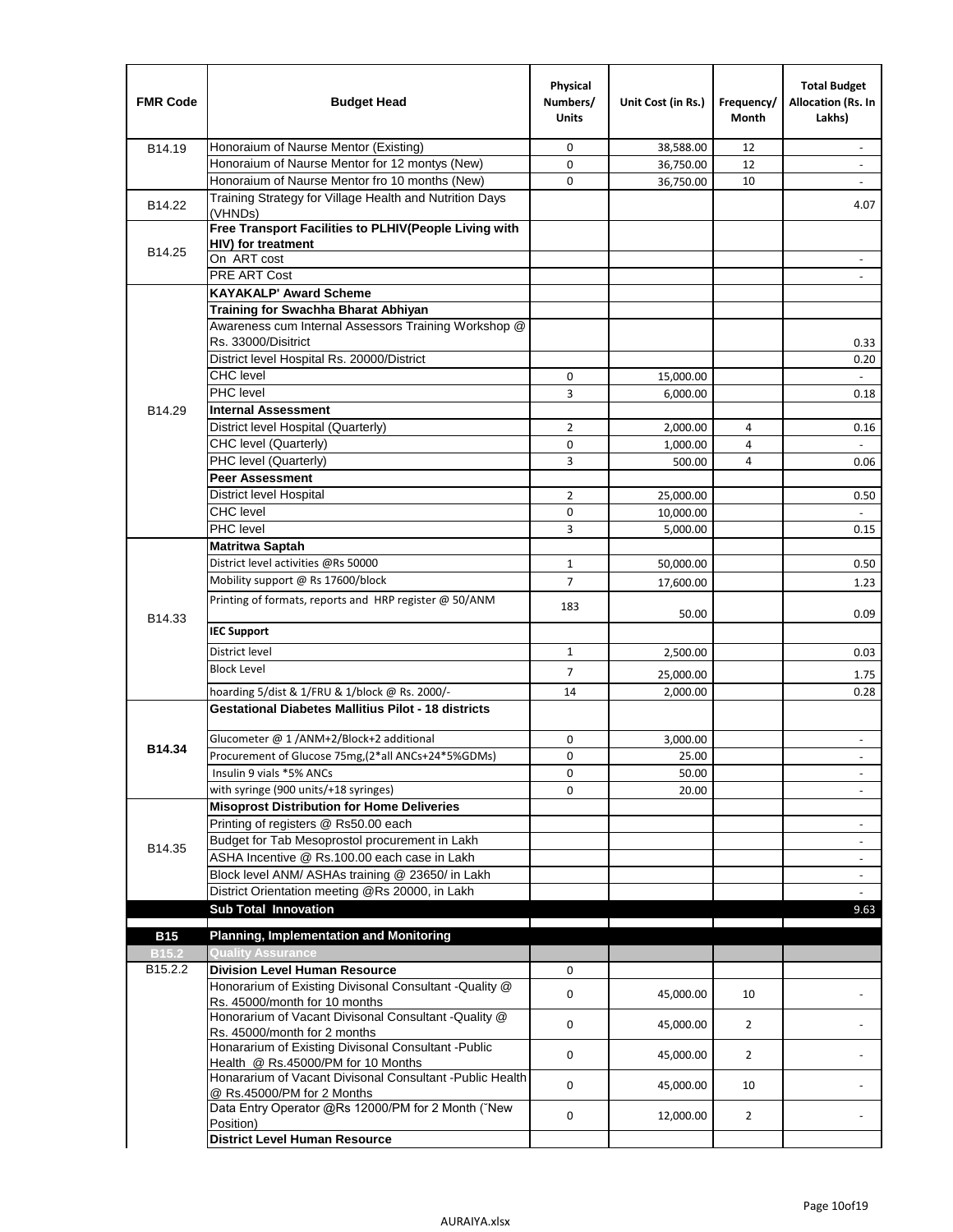| <b>FMR Code</b>         | <b>Budget Head</b>                                                                                | Physical<br>Numbers/<br><b>Units</b> | Unit Cost (in Rs.) | Frequency/<br><b>Month</b> | <b>Total Budget</b><br>Allocation (Rs. In<br>Lakhs) |
|-------------------------|---------------------------------------------------------------------------------------------------|--------------------------------------|--------------------|----------------------------|-----------------------------------------------------|
|                         | Honorarium of Existing District Consultant -Quality @ Rs.<br>40000/month for 10 months            | $\mathbf{1}$                         | 40,000.00          | 10                         | 4.00                                                |
|                         | Honorarium of Vacant District Consultant -Quality @ Rs.<br>40000/month for 2 months               | $\mathbf 0$                          | 40,000.00          | $\overline{2}$             | $\ddot{\phantom{a}}$                                |
|                         | Honararium of Existing Hospital Quality Manager @<br>Rs.35000/PM for 10 Months                    | 0                                    | 35,000.00          | 10                         |                                                     |
|                         | Honararium of Vacant Hospital Quality Manager @<br>Rs.35000/PM for 2 Months                       | $\mathbf{1}$                         | 35,000.00          | $\overline{2}$             | 0.70                                                |
|                         | Data Entry Operator @ Rs 12000/PM for 2 Month ("New<br>Position)                                  | $\mathbf{1}$                         | 12,000.00          | $\overline{2}$             | 0.24                                                |
| B15.2.4                 | <b>Review meetings</b>                                                                            |                                      |                    |                            |                                                     |
| B <sub>15.2</sub> .4.2  | Division                                                                                          | 0                                    | 5,000.00           |                            |                                                     |
|                         | <b>District</b>                                                                                   | $\overline{2}$                       | 2,000.00           |                            | 0.04                                                |
| B15.2.5.2               | Monitoring and Supportive Supervision Visits-Divisional<br>QUA (10 visits per month) for 6 months | $\mathbf 0$                          | 1,800.00           |                            |                                                     |
|                         | Monitoring and Supportive Supervision Visits-District<br>QUA (10 visits per month) for 6 months   | 60                                   | 1,200.00           |                            | 0.72                                                |
|                         | <b>Office Equipments-District &amp; Division</b>                                                  |                                      |                    |                            |                                                     |
|                         | <b>Division Level</b>                                                                             |                                      |                    |                            |                                                     |
|                         | Office Equipment @ Rs.3.5 Lac/Division                                                            |                                      |                    |                            | $\sim$                                              |
| B15.2.5.5               | Operational cost @ Rs.17000/-PM for 10 Month                                                      |                                      |                    |                            | $\pmb{0}$                                           |
|                         | <b>District Level</b>                                                                             |                                      |                    |                            |                                                     |
|                         | Office Equipment @ Rs.3.5 Lac/District                                                            | 0                                    | 350,000.00         | $\mathbf{1}$               | $\blacksquare$                                      |
|                         | Operational cost @ Rs.14000/-PM for 10 Month                                                      | $1\,$                                | 14,000.00          | 10                         | 1.40                                                |
| B15.2.5.6               | <b>Operational Cost for District Hospitals</b>                                                    | 0                                    | 2,000.00           |                            | $\mathbf{r}$                                        |
|                         | <b>Sub Total Quality Assurance</b>                                                                |                                      |                    |                            | 7.10                                                |
| B15.3                   | <b>Monitoring and Evaluation</b>                                                                  |                                      |                    |                            |                                                     |
| B15.3.1                 | <b>HMIS</b>                                                                                       |                                      |                    |                            |                                                     |
| B15.3.1.2               | Data Entry Operators at Block level                                                               |                                      |                    |                            | 10.70                                               |
| B15.3.1.3.1             | HR and Infrastructure for 100% service updation on<br><b>HMIS/MCTS Portal</b>                     |                                      |                    |                            | 2.35                                                |
| B <sub>15.3.1.5.2</sub> | Mobility Support for HMIS & MCTS at District level                                                |                                      |                    |                            | 0.25                                                |
| B15.3.1.6               | Printing of HMIS Formats                                                                          |                                      |                    |                            | 0.34                                                |
| B15.3.2.2               | Printing of MCTS follow-up formats/ services due list/ work<br>plan                               |                                      |                    |                            | 0.42                                                |
| B15.3.2.7               | Internet Connectivity through LAN / data card                                                     |                                      |                    |                            | 0.60                                                |
| B15.3.2.8               | Procurement & Installation of VSAT (Capex)                                                        |                                      |                    |                            | 0.84                                                |
| B15.3.2.12              | Other office expenditure                                                                          |                                      |                    |                            | 1.26                                                |
| B15.3.2.13              | Printing of RCH Registers                                                                         |                                      |                    |                            | 0.22                                                |
|                         | <b>Sub Total of HMIS</b>                                                                          |                                      |                    |                            | 16.97                                               |
| <b>B.16</b>             | <b>PROCUREMENT</b>                                                                                |                                      |                    |                            |                                                     |
| B16.1                   | <b>Procurement of Equipment</b>                                                                   |                                      |                    |                            |                                                     |
|                         | <b>Equipments for Blood Banks/ BSUs</b>                                                           |                                      |                    |                            |                                                     |
| B16.1.1.1               | Equipments For Blood banks/ BCSUs                                                                 |                                      |                    |                            | 0                                                   |
| B16.1.2                 | <b>Equipments For BSUs</b><br>Procurement of equipment: CH                                        |                                      |                    |                            | 0                                                   |
|                         | Procurement of NRC Computer/Printer/UPS/Data Card @                                               |                                      |                    |                            |                                                     |
| B16.1.2.7               | Rs. 60000/NRC                                                                                     | 0                                    | 60,000.00          | 0                          |                                                     |
| B16.1.2.8               | Procurement of Computer/Printer/UPS/Data Card -SNCUs                                              |                                      |                    |                            |                                                     |
|                         | for VJB Female Hospital Lucknow<br>Procurement of Equipments for SNCUs for VAB Female             |                                      |                    |                            | 0                                                   |
| B16.1.2.9               | Hospital lucknow                                                                                  |                                      |                    |                            | 0                                                   |
| B16.1.6                 | <b>Equipments for RKSK &amp; RBSK</b>                                                             |                                      |                    |                            |                                                     |
| B16.1.6.1               | <b>Equipments for AFHCs</b>                                                                       | 0                                    | 7,000.00           | $\mathbf{1}$               |                                                     |
|                         | <b>Equipment for Mobile health teams</b>                                                          | 0                                    |                    |                            |                                                     |
| B16.1.6.3.1             | No. of Vision Chart                                                                               | 28                                   | 700                |                            | 0.20                                                |
| *                       | (2 chart per team)<br>No. of weighing scale (1 per team)                                          | ${\bf 14}$                           | 1000               |                            | 0.14                                                |
|                         | No. of height scale standing (1 per team)                                                         | 14                                   | 10000              |                            | 1.40                                                |
| <b>B.16.2</b>           | <b>Procurement of Drugs</b>                                                                       |                                      |                    |                            |                                                     |
| B.16.2.2.2              | Procurement of drugs under child health (Vitamin A for<br>BSPM) No. of Bottles                    | 7057                                 | 58.00              |                            | 4.09                                                |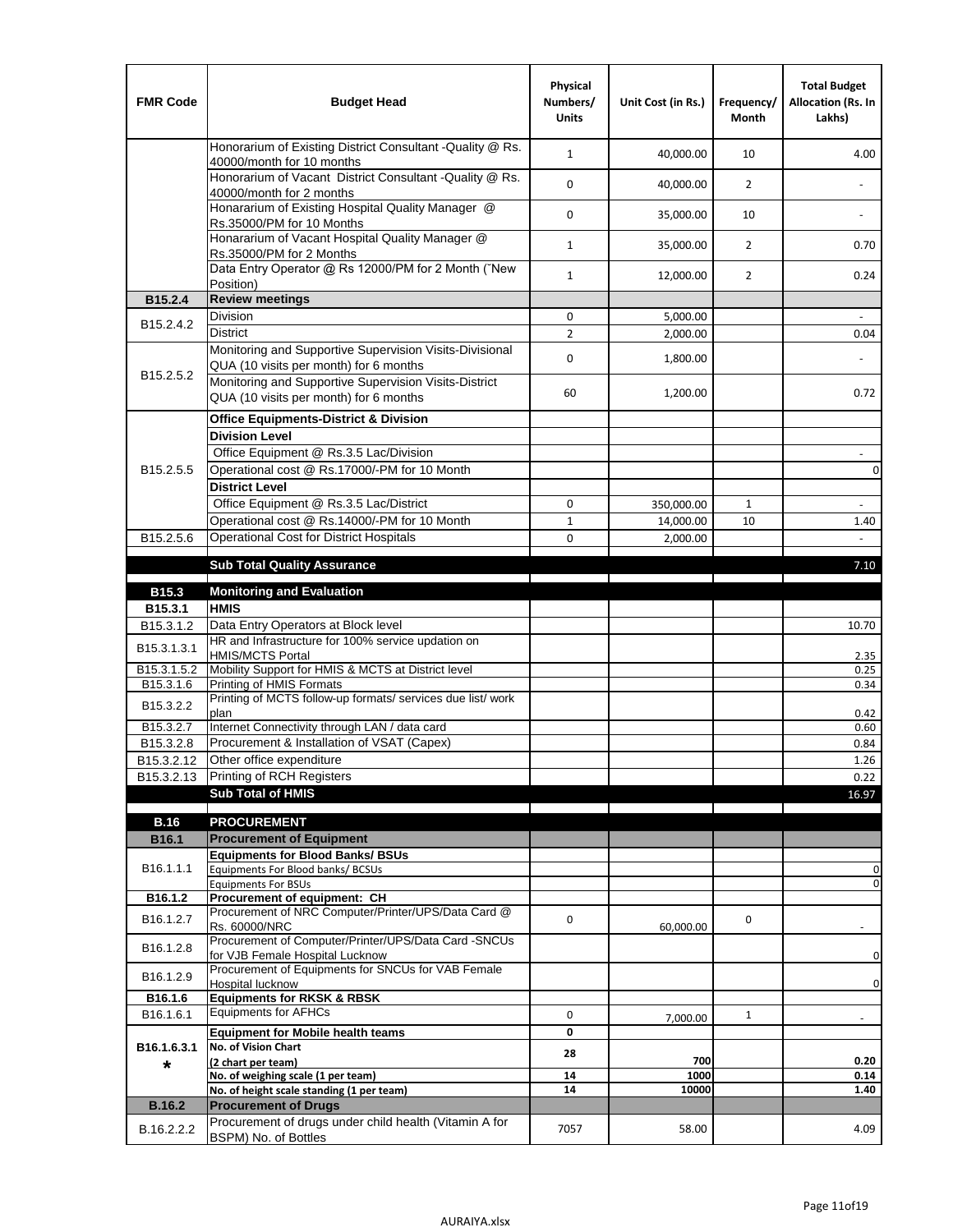| <b>FMR Code</b> | <b>Budget Head</b>                                                            | Physical<br>Numbers/<br>Units | Unit Cost (in Rs.) | Frequency/<br>Month | <b>Total Budget</b><br><b>Allocation (Rs. In</b><br>Lakhs) |
|-----------------|-------------------------------------------------------------------------------|-------------------------------|--------------------|---------------------|------------------------------------------------------------|
| B.16.2.4        | <b>Supplies for IMEP</b>                                                      |                               |                    |                     |                                                            |
| B.16.2.4.1      | Biomedical waste management - District level                                  |                               |                    |                     | 8.92                                                       |
| B.16.2.4.2      | Biomedical waste management - CHC/PHC level                                   | 7                             | 13,109.00          | 12                  | 11.01                                                      |
| B.16.2.4.3      | Cleaning/washing, house-keeping and laundry<br>management - District level    |                               |                    |                     | 33.84                                                      |
| B.16.2.4.4      | Cleaning/washing, house-keeping and laundry<br>management - CHC/PHC level     |                               |                    |                     | 13.82                                                      |
| B.16.2.4.7      | Cleanliness of Sub Centers for 6 months                                       | 164                           | 500.00             | 6                   | 4.92                                                       |
| B.16.2.5.2      | Replenishment of ASHA Drug Kit<br>@300/ Working ASHA                          |                               |                    |                     | 3.43                                                       |
| B.16.2.6        | <b>National Iron Plus Initiative (Drugs&amp;Supplies)</b>                     |                               |                    |                     |                                                            |
| B.16.2.6.1      | Children (6m - 60months)                                                      |                               |                    |                     |                                                            |
| B.16.2.6.1.a    | IFA Syrup (@Rs7.99paisa/50mlBottel)                                           | 167098                        | 7.99               |                     | 13.35                                                      |
| B.16.2.6.2      | Children 5 - 10 years                                                         |                               |                    |                     |                                                            |
| B.16.2.6.2.a    | IFA tablet small Pink (45mg) @ Rs. 0.182 per tablet, 32 tablet per<br>child)  | 43517                         | 5.82               |                     | 2.53                                                       |
| B.16.2.6.2.b    | <b>Albendazole Tablets</b>                                                    | 51616                         | 0.78               | 2                   | 0.81                                                       |
| B.16.2.6.3      | <b>WIFS (10-19 years)</b>                                                     |                               |                    |                     |                                                            |
| B.16.2.6.3.a    | IFA Tablet large blue 100 mg tablet @ Rs. 1.41 per 10 tablet for 12<br>months | 81739                         | 7.33               |                     | 5.99                                                       |
|                 | <b>Albendazole Tablets</b>                                                    |                               |                    |                     |                                                            |
| B.16.2.6.3.b    | For Adolescent Girls and boys (School going)                                  | 28069                         | 0.78               | $\overline{2}$      | 0.44                                                       |
|                 | For Adolescent Girls (out of School)                                          | 53670                         | 0.78               | $\overline{2}$      | 0.84                                                       |
| B.16.2.7        | Drugs & supplies for RBSK                                                     |                               |                    |                     |                                                            |
| B.16.2.7.1      | Medicine for Mobile health team                                               | 14                            | 5,000.00           |                     | 0.70                                                       |
| <b>B.16.2.8</b> | Drugs & supplies for AYUSH<br>Blood Bags for 93 functional Blood Bank         | 19                            | 100,000.00         |                     | 19.00                                                      |
| B.16.2.10       |                                                                               |                               |                    |                     | 0.17                                                       |
|                 | For Diagnostics Kits for 93 functional blood bank                             |                               |                    |                     | 0.47                                                       |
|                 | <b>Sub Total of Procurement</b>                                               |                               |                    |                     | 126.07                                                     |
| <b>B.18</b>     | <b>New Initiatives/ Strategic Interventions</b>                               |                               |                    |                     |                                                            |
| <b>B.18.2</b>   | <b>Ca Cx Screening</b>                                                        |                               |                    |                     |                                                            |
|                 |                                                                               |                               |                    |                     | 0                                                          |
|                 | 7+ Strategy<br><b>Family Planning</b>                                         |                               |                    |                     |                                                            |
| B18.4           | No of District Level Govt. COT @ Rs.30000/month for 12<br>month               | 0                             |                    | 12                  |                                                            |
|                 | Extra Incentive for Interval Sterilization @ Rs.260/case                      |                               | 30,000.00          |                     |                                                            |
|                 |                                                                               | 0                             | 260.00             |                     |                                                            |
|                 | Extra Incentive for NSV @ Rs.310/- case                                       | 0                             | 310.00             |                     |                                                            |
|                 | <b>Sub Total of New Innitiatives</b>                                          |                               |                    |                     |                                                            |
|                 |                                                                               |                               |                    |                     |                                                            |
| <b>B22</b>      | <b>Support Services</b><br><b>Support Strengthening NVBDCP</b>                |                               |                    |                     |                                                            |
|                 | Honorarium of Staff-At BRD Medical College                                    |                               |                    |                     |                                                            |
| B22.3           | Honorarium of Staff for 100 Bedded JE/AES Ward -At                            |                               |                    |                     | 0                                                          |
|                 | <b>BRD Medical College</b><br>Increament of Existing HR Catculated @ 5%       |                               |                    |                     | 0                                                          |
|                 |                                                                               |                               |                    |                     | 0                                                          |
|                 | <b>Sub of Support Serveces</b>                                                |                               |                    |                     |                                                            |
|                 |                                                                               |                               |                    |                     |                                                            |
| <b>B.23</b>     | Other Expenditures (Power Backup, Convergence etc)                            |                               |                    |                     |                                                            |
| B.23.1          | POL for Generators - District level Hospitals                                 | $\mathbf{1}$                  | 35,000.00          | 12                  | 4.20                                                       |
| B.23.2          | POL for Generators - CHCs/PHCs                                                | $\overline{7}$                | 17,500.00          | 12                  | 14.70                                                      |
|                 | <b>Sub Total of Power Backup</b>                                              |                               |                    |                     | 18.90                                                      |
|                 |                                                                               |                               |                    |                     |                                                            |
| <b>B.24</b>     | <b>Collaboration with Medical Colleges and Knowledge</b>                      |                               |                    |                     |                                                            |
|                 | partners                                                                      |                               |                    |                     |                                                            |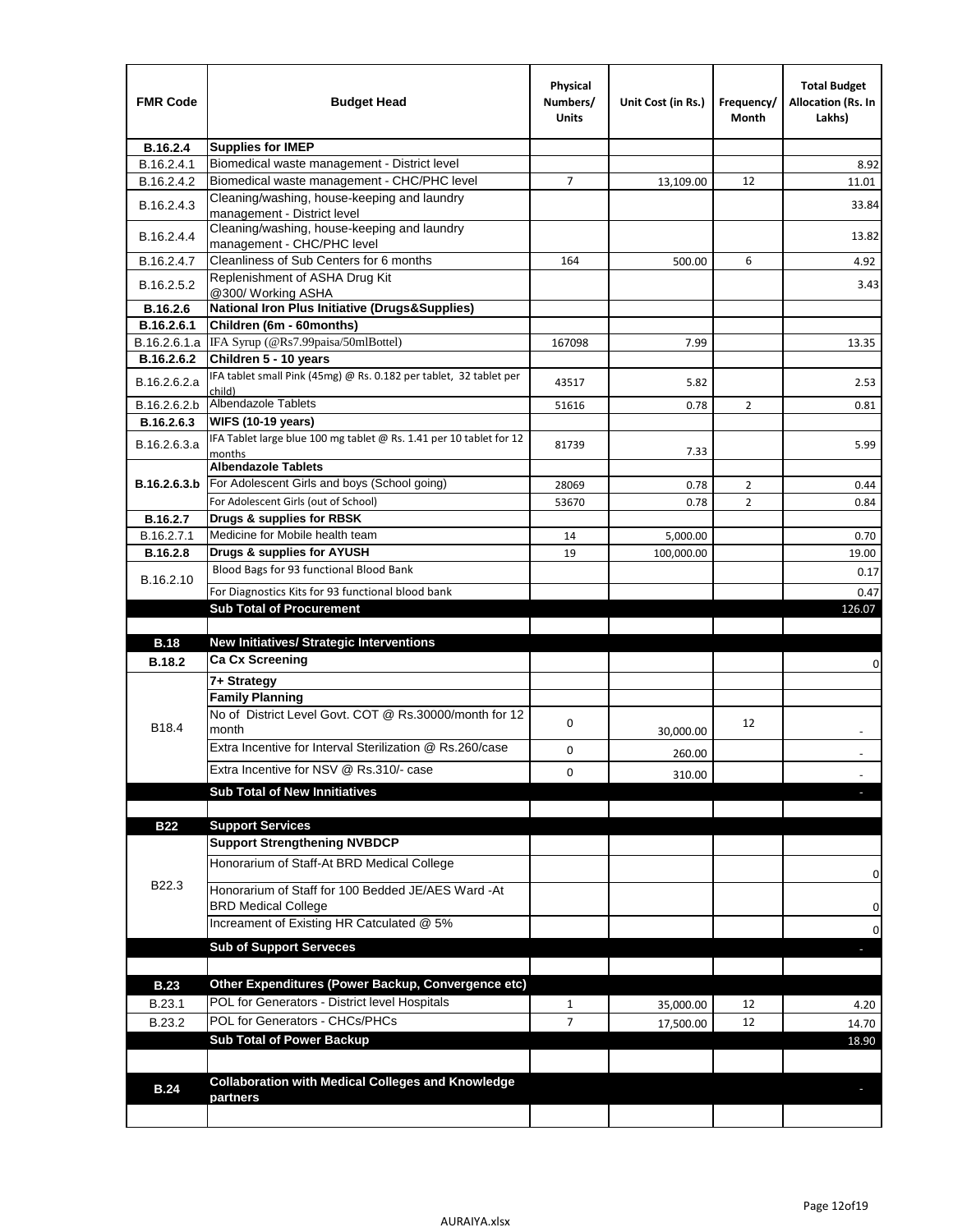| <b>FMR Code</b> | <b>Budget Head</b>                                                                                   | Physical<br>Numbers/<br><b>Units</b> | Unit Cost (in Rs.) | Frequency/<br>Month | <b>Total Budget</b><br>Allocation (Rs. In<br>Lakhs) |
|-----------------|------------------------------------------------------------------------------------------------------|--------------------------------------|--------------------|---------------------|-----------------------------------------------------|
| <b>B.25</b>     | National Programme for Prevention and control of                                                     |                                      |                    |                     |                                                     |
| B.25.1          | deafness<br><b>Recurring Grant-in-aid</b>                                                            |                                      |                    |                     |                                                     |
| B.25.1.3        | <b>Manpower at District level</b>                                                                    |                                      |                    |                     |                                                     |
| B.25.1.3.a      | ENT Surgeon @Rs.80,000/-pm                                                                           | 0                                    |                    |                     |                                                     |
| B.25.1.3.b      | Audiologist@Rs.30,000/-pm                                                                            | 0                                    |                    |                     |                                                     |
| B.25.1.3.c      | Audiometric Assistant@Rs.15,000/-pm                                                                  | 0                                    |                    |                     |                                                     |
| B.25.1.3.d      | Instructor for Hearing Impaired Children @Rs.15,000/-pm                                              | 0                                    |                    |                     |                                                     |
| B.25.2          | Non recurring Grant-in-aid                                                                           |                                      |                    |                     |                                                     |
| B.25.2.1        | Training@Rs.10 lakh/ Distt. for 7 level training                                                     | 0                                    |                    |                     |                                                     |
| B.25.2.1.b      | District Hospital @Rs.20 lakh/Distt.                                                                 | 0                                    |                    |                     |                                                     |
| B.25.2.1.c      | CHC/Sub-Divisional Hospital @Rs.50,000/- Kit                                                         | 0                                    |                    |                     |                                                     |
| B.25.2.1.d      | PHC@RS.15,000/- kit                                                                                  | 0                                    |                    |                     |                                                     |
|                 |                                                                                                      |                                      |                    |                     |                                                     |
|                 | National Programme for Prevention and control of                                                     |                                      |                    |                     |                                                     |
|                 | deafness                                                                                             |                                      |                    |                     |                                                     |
|                 | National Programme for Prevention and Control of                                                     |                                      |                    |                     |                                                     |
| <b>B.29</b>     | <b>Flurosis</b>                                                                                      |                                      |                    |                     |                                                     |
| B.29.2.1        | Honorarium of Consultant                                                                             | 0                                    | 40,000.00          | 6                   |                                                     |
|                 | Honorarium of Lab Technician                                                                         | 0                                    | 11,000.00          | 6                   |                                                     |
| B.29.2.2        | Health Education and Publicity                                                                       |                                      |                    |                     |                                                     |
|                 |                                                                                                      |                                      |                    |                     |                                                     |
| B.29.2.4        | Medical Management including treatment Surgery and                                                   |                                      |                    |                     |                                                     |
|                 | rehab-supplumetation of vitamins & minrals                                                           |                                      |                    |                     |                                                     |
|                 | <b>Sub Total of Flurisis</b>                                                                         |                                      |                    |                     | ь                                                   |
|                 |                                                                                                      |                                      |                    |                     |                                                     |
|                 | <b>Total of Mission Flexipool</b>                                                                    |                                      |                    |                     | 611.84                                              |
|                 |                                                                                                      |                                      |                    |                     |                                                     |
| C               | <b>IMMUNISATION</b>                                                                                  |                                      |                    |                     |                                                     |
|                 | RI strengthening project (Review meeting, Mobility                                                   |                                      |                    |                     |                                                     |
| C.1             | support, Outreach services etc)                                                                      |                                      |                    |                     |                                                     |
| C.1.a           | Mobility Support for supervision for distict level officers.                                         | 1                                    | 250,000.00         |                     | 2.50                                                |
|                 | Printing and dissemination of Immunization cards, tally                                              |                                      |                    |                     |                                                     |
| C.1.c           | sheets, monitoring forms etc.                                                                        | 44103                                | 10.00              |                     | 4.41                                                |
| C.1.e           | Quarterly review meetings exclusive for RI at district level                                         | 28                                   | 500.00             |                     | 0.14                                                |
| C.1.f           | with Block MOs, CDPO, and other stake holders<br>Quarterly review meetings exclusive for RI at block | 5064                                 | 75.00              |                     | 3.80                                                |
|                 | Focus on slum & underserved areas in urban                                                           |                                      |                    |                     |                                                     |
|                 | areas/alternative vaccinator for slums (only where regular                                           | 60                                   | 2,100.00           |                     |                                                     |
| C.1.g           | ANM under NUHM not engaged) Rs. 450/- per session for                                                |                                      |                    |                     | 1.26                                                |
|                 | 4 session and Rs. 300/- contingency.                                                                 |                                      |                    |                     |                                                     |
| C.1.h           | Mobilization of children through ASHA or other mobilizers                                            | 18000                                | 150.00             |                     | 27.00                                               |
| C.1.i           | Alternative vaccine delivery in hard to reach areas                                                  | 1248                                 | 150.00             |                     | 1.87                                                |
| $C.1$ .j        | Alternative Vaccine Deliery in other areas                                                           | 16752                                | 75.00              |                     | 12.56                                               |
| C.1.k           | To develop microplan at sub-centre level                                                             | 164                                  | 100.00             |                     | 0.16                                                |
| C.1.1           | For consolidation of micro plans at block level/PHC @ Rs.                                            |                                      |                    |                     | 0.09                                                |
|                 | 1000/- and District level @ Rs.2000/-<br>POL for vaccine delivery from State to district and from    |                                      |                    |                     |                                                     |
| C.1.m           | district to PHC/CHCs                                                                                 | $\mathbf{1}$                         | 150,000.00         |                     | 1.50                                                |
| C.1.n           | Consumables for computer including provision for internet                                            | $\mathbf{1}$                         | 400.00             | 12                  | 0.05                                                |
|                 | access                                                                                               |                                      |                    |                     |                                                     |
| C.1.o           | Red/Black plastic bags etc.<br>Hub Cutter/Bleach/Hypochlorite solution/ Twin bucket @                | 18000                                | 6.00               |                     | 1.08                                                |
| C.1.p           | Rs. 1200/- for 2 Buckets                                                                             | 9                                    | 1,200.00           |                     | 0.11                                                |
| C.1.q           | <b>Safety Pits</b>                                                                                   | $\overline{2}$                       | 5,250.00           |                     | 0.11                                                |
|                 | <b>State specific requirement</b>                                                                    |                                      |                    |                     |                                                     |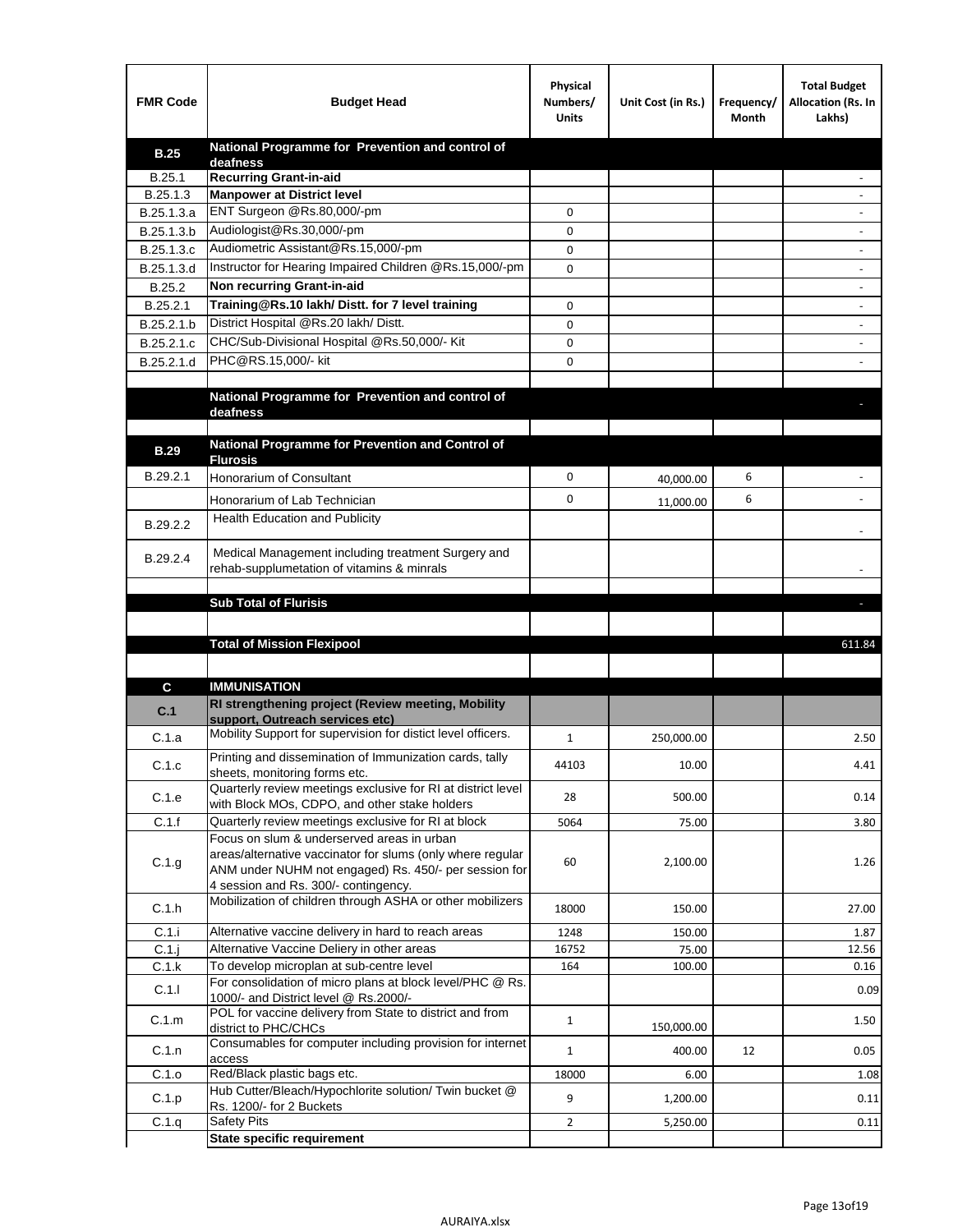| <b>FMR Code</b> | <b>Budget Head</b>                                                                                                                                                              | Physical<br>Numbers/<br><b>Units</b> | Unit Cost (in Rs.) | Frequency/<br>Month | <b>Total Budget</b><br>Allocation (Rs. In<br>Lakhs) |
|-----------------|---------------------------------------------------------------------------------------------------------------------------------------------------------------------------------|--------------------------------------|--------------------|---------------------|-----------------------------------------------------|
|                 | Funds for annual maintenance operation of WIC/WIF at<br>state and division level                                                                                                | 0                                    | 40,000.00          |                     | 0.00                                                |
|                 | Electricity bill for WIC/WIF at state and division level                                                                                                                        | 0                                    | 100,000.00         |                     | 0.00                                                |
| C.1.r           | POL for generators & operational expenses at divisional<br>vaccine storage and state vaccine store                                                                              | 0                                    | 200,000.00         |                     | 0.00                                                |
|                 | POL for generators & operational expenses at district<br>level vaccine storage points and other cold chain points                                                               | $\mathbf{1}$                         | 120,000.00         |                     | 1.20                                                |
|                 | <b>AEFI Kits</b>                                                                                                                                                                |                                      |                    |                     | 0.09                                                |
| C.1.s           | Teeka Express Operational Cost                                                                                                                                                  |                                      |                    |                     |                                                     |
| C.2             | <b>Salary of Contractual Staffs</b>                                                                                                                                             |                                      |                    |                     |                                                     |
| C.2.2           | Honorarium for Computer Assistants support for District<br>level                                                                                                                | $\mathbf{1}$                         | 12,127.00          | 12                  | 1.46                                                |
| C.3             | <b>Training under Immunisation</b>                                                                                                                                              |                                      |                    |                     |                                                     |
|                 | District level Orientation training including Hep B, Measles                                                                                                                    |                                      |                    |                     |                                                     |
| C.3.1           | & JE(wherever required) for 2 days ANM, Multi Purpose<br>Health Worker (Male), LHV, Health Assistant<br>(Male/Female), Nurse MidWives, BEEs & other staff (as<br>per RCH norms) | 8                                    | 46,200.00          |                     | 3.70                                                |
| C.3.2           | Three day training including Hep B, Measles & JE<br>(wherever required) of Medical Officers of RI using<br>revised MO training module)                                          | 0                                    | 65,600.00          |                     | 0.00                                                |
| C.3.4           | Two days cold chain handlers training for block level cold<br>chain hadlers by State and district cold chain officers                                                           | 0.00                                 |                    |                     | 0.21                                                |
| C.3.5           | One day training of block level data handlers by DIOs and<br>District cold chain officer                                                                                        | 8                                    | 500.00             |                     | 0.04                                                |
|                 | <b>Cold chain maintenance</b>                                                                                                                                                   |                                      |                    |                     |                                                     |
| C.4             | Cold chain maintenance for CHC/PHC @ Rs. 750/- per<br>unit                                                                                                                      | 10                                   | 750.00             |                     | 0.08                                                |
|                 | Cold chain maintenance for District level @ Rs. 15000/-<br>per district                                                                                                         | $\mathbf{1}$                         | 15,000.00          |                     | 0.15                                                |
| C.5             | <b>ASHA Incentive</b>                                                                                                                                                           | 29550                                | 150                |                     | 44.325                                              |
|                 | Mobility support for outreach areas for 25 disdtricts                                                                                                                           |                                      |                    |                     |                                                     |
|                 | Mobility support for HRG/ construction sites                                                                                                                                    |                                      |                    |                     |                                                     |
|                 | Sub Total of RI                                                                                                                                                                 |                                      |                    |                     | 107.88204                                           |
| D               | National Iodine Deficiency Disorders Control                                                                                                                                    |                                      |                    |                     |                                                     |
| D.3             | Programme (NIDDCP)<br><b>Health Education and Publicity</b>                                                                                                                     |                                      |                    |                     | 0.10                                                |
|                 |                                                                                                                                                                                 |                                      |                    |                     |                                                     |
|                 | <b>GRAND TOTAL (A+B+C+D)</b>                                                                                                                                                    |                                      |                    |                     | 1,841.09                                            |
|                 | <b>National Disease Control Programme (NDCP)</b>                                                                                                                                |                                      |                    |                     |                                                     |
|                 |                                                                                                                                                                                 |                                      |                    |                     |                                                     |
| Е               | <b>INTEGRATED DISEASE SURVEILLANCE</b>                                                                                                                                          |                                      |                    |                     |                                                     |
| E.1             | <b>PROGRAMME (IDSP)</b><br><b>REMUNERATION FOR CONTRACTUAL HUMAN</b><br><b>RESOURCE</b>                                                                                         |                                      |                    |                     |                                                     |
| E.1.9           | District Epidemiologists                                                                                                                                                        |                                      |                    |                     | 6.00                                                |
| E.1.10          | District Microbiologist at District labs                                                                                                                                        |                                      |                    |                     |                                                     |
| E.1.11          | District Data Manager                                                                                                                                                           |                                      |                    |                     | 0.61                                                |
| E.1.12          | Data Entry Operator*                                                                                                                                                            |                                      |                    |                     | 0.20                                                |
| E.1.13          | Others if any (pl specify)                                                                                                                                                      |                                      |                    |                     | $\omega$                                            |
| E.2             | <b>TRAINING</b>                                                                                                                                                                 |                                      |                    |                     |                                                     |
|                 | Training at State/District Level (1 batch = 20<br>participants)                                                                                                                 |                                      |                    |                     |                                                     |
| E.2.3           | Hospital Pharmacists/Nurses Training (1 day)                                                                                                                                    |                                      |                    |                     |                                                     |
| E.3             | <b>LABORATORY SUPPORT</b>                                                                                                                                                       |                                      |                    |                     |                                                     |
|                 | <b>District Public Health Laboratory Strengthening</b>                                                                                                                          |                                      |                    |                     |                                                     |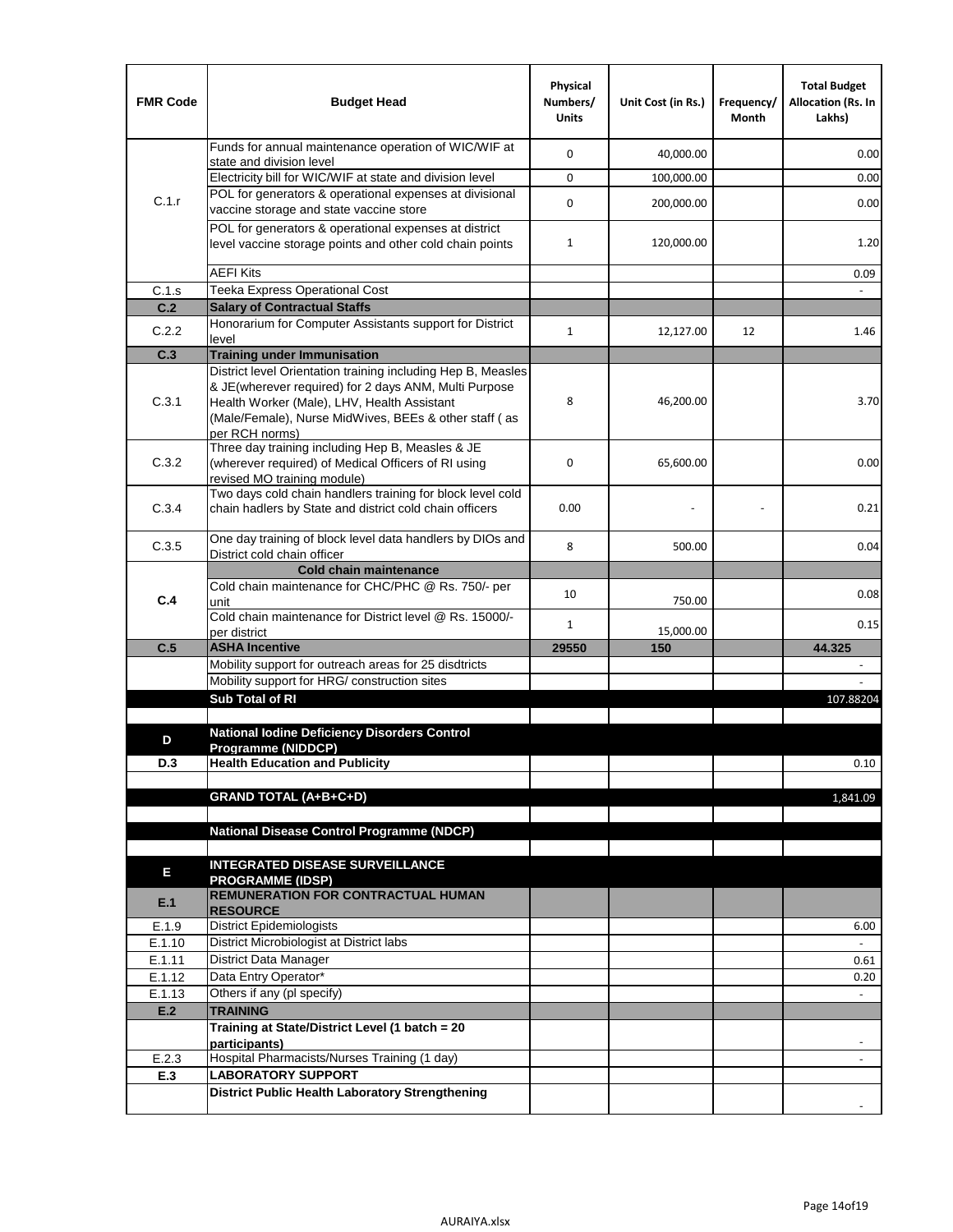| <b>FMR Code</b>    | <b>Budget Head</b>                                                                                                                                                                                                                                | Physical<br>Numbers/<br><b>Units</b> | Unit Cost (in Rs.) | Frequency/<br><b>Month</b> | <b>Total Budget</b><br><b>Allocation (Rs. In</b><br>Lakhs) |
|--------------------|---------------------------------------------------------------------------------------------------------------------------------------------------------------------------------------------------------------------------------------------------|--------------------------------------|--------------------|----------------------------|------------------------------------------------------------|
| E.3.5              | Expenses on account of consumables, operating<br>expenses, office expenses, transport of samples,<br>miscellaneous etc.                                                                                                                           |                                      |                    |                            |                                                            |
| E.4                | <b>OPERATIONAL COSTS</b>                                                                                                                                                                                                                          |                                      |                    |                            |                                                            |
| E.4.1              | MOBILITY: Travel Cost, POL, mobility cost at SSU & DSU                                                                                                                                                                                            |                                      |                    |                            |                                                            |
|                    | on need basis                                                                                                                                                                                                                                     |                                      |                    |                            | 0.60                                                       |
| E.4.2              | Office expenses on telephone, fax, Broadband Expenses,<br>Weekly Alert Bulletin/Annual Disease Surveillance report,<br>minor repairs and AMC of IT/office equipment supplied<br>under IDSP, Meetings and other miscellenious<br>expenditures etc. |                                      |                    |                            | 1.60                                                       |
|                    | Sub Total of IDSP                                                                                                                                                                                                                                 |                                      |                    |                            | 9.01                                                       |
|                    |                                                                                                                                                                                                                                                   |                                      |                    |                            |                                                            |
| F                  | <b>NVBDCP</b>                                                                                                                                                                                                                                     |                                      |                    |                            |                                                            |
|                    |                                                                                                                                                                                                                                                   |                                      |                    |                            |                                                            |
| F.1.1              | <b>Malaria</b>                                                                                                                                                                                                                                    |                                      |                    |                            |                                                            |
| F.1.1.a            | <b>Contractual Payments</b>                                                                                                                                                                                                                       |                                      |                    |                            |                                                            |
| F.1.1.a.i          | <b>MPW</b> contractual<br>District VBD Consultant 18 nos. (Non-Project States) @ Rs                                                                                                                                                               |                                      |                    |                            |                                                            |
| F.1.1.a.iv         | 22895 pm.for 6 months (Rs 1.37 lakhs per consulatant per<br>year)                                                                                                                                                                                 |                                      |                    |                            | $\overline{\phantom{a}}$                                   |
|                    | VBD Consultant 1 no. (preferably entomologist) @ Rs 22500                                                                                                                                                                                         |                                      |                    |                            |                                                            |
| F.1.1.a.vii        | p.m. for 6 months                                                                                                                                                                                                                                 |                                      |                    |                            |                                                            |
| F.1.1.b            | <b>ASHA Incentive</b>                                                                                                                                                                                                                             |                                      |                    |                            | 0.25                                                       |
| F.1.1.c            | <b>Operational Cost</b>                                                                                                                                                                                                                           |                                      |                    |                            |                                                            |
| $F.1.1.c.$ ii      | Operational cost for IRS                                                                                                                                                                                                                          |                                      |                    |                            | 0.10                                                       |
| F.1.1.e<br>F.1.1.f | <b>IEC/BCC</b><br>PPP / NGO and Intersectoral Convergence                                                                                                                                                                                         |                                      |                    |                            | 0.98<br>0.30                                               |
| F.1.1.g            | <b>Training / Capacity Building</b>                                                                                                                                                                                                               |                                      |                    |                            | 1.10                                                       |
| F.1.1.h            | <b>Zonal Entomological units</b>                                                                                                                                                                                                                  |                                      |                    |                            |                                                            |
|                    |                                                                                                                                                                                                                                                   |                                      |                    |                            |                                                            |
|                    | <b>Sub total of Malaria</b>                                                                                                                                                                                                                       |                                      |                    |                            | 2.73                                                       |
|                    |                                                                                                                                                                                                                                                   |                                      |                    |                            |                                                            |
| F.1.2              | Dengue & Chikungunya                                                                                                                                                                                                                              |                                      |                    |                            |                                                            |
| F.1.2.a            | Strengthening surveillance (As per GOI approval)                                                                                                                                                                                                  |                                      |                    |                            |                                                            |
| F.1.2.a(i)         | Apex Referral Labs recurrent<br>Sentinel surveillance Hospital recurrent                                                                                                                                                                          |                                      |                    |                            | $\sim$                                                     |
| F.1.2.a(ii)        | Vector Control, environmental management & fogging                                                                                                                                                                                                |                                      |                    |                            |                                                            |
| F.1.2.f            | machine                                                                                                                                                                                                                                           |                                      |                    |                            | 1.00                                                       |
|                    | Dengue & Chikungunya                                                                                                                                                                                                                              |                                      |                    |                            | 1.00                                                       |
|                    |                                                                                                                                                                                                                                                   |                                      |                    |                            |                                                            |
| F.1.4              | <b>Lymphatic Filariasis</b>                                                                                                                                                                                                                       |                                      |                    |                            |                                                            |
|                    | State Task Force, State Technical Advisory Committee meeting,                                                                                                                                                                                     |                                      |                    |                            |                                                            |
|                    | printing of forms/registers, mobility support, district<br>coordination meeting, sensitization of media etc., morbidity                                                                                                                           |                                      |                    |                            |                                                            |
| F.1.4.a            | management, monitoring & supervision and mobility support                                                                                                                                                                                         |                                      |                    |                            |                                                            |
|                    | for Rapid Response Team and contingency support<br>(16)                                                                                                                                                                                           |                                      |                    |                            |                                                            |
|                    | districts only)                                                                                                                                                                                                                                   |                                      |                    |                            |                                                            |
| F.1.4.b            | Microfilaria Survey (16 districts only)                                                                                                                                                                                                           |                                      |                    |                            |                                                            |
|                    | Monitoring & Evaluation (Post MDA assessment by medical                                                                                                                                                                                           |                                      |                    |                            |                                                            |
| F.1.4.c            | colleges (Govt. & private)/ICMR institutions ) (16 districts only)                                                                                                                                                                                |                                      |                    |                            |                                                            |
|                    | Training/sensitization of district level officers on ELF and drug                                                                                                                                                                                 |                                      |                    |                            |                                                            |
| F.1.4.d            | distributors including peripheral health workers(16 districts                                                                                                                                                                                     |                                      |                    |                            |                                                            |
|                    | only)                                                                                                                                                                                                                                             |                                      |                    |                            |                                                            |
|                    | Specific IEC/BCC at state, district, PHC, Sub-centre and village                                                                                                                                                                                  |                                      |                    |                            |                                                            |
| F.1.4.e            | level including VHSC/GKs for community mobilization efforts to<br>realize the desired drug compliance of 85% during MDA (16                                                                                                                       |                                      |                    |                            |                                                            |
|                    | districts only)                                                                                                                                                                                                                                   |                                      |                    |                            |                                                            |
|                    | Honorarium for Drug Distribution including ASHAs and                                                                                                                                                                                              |                                      |                    |                            |                                                            |
| F.1.4.f            | supervisors involved in MDA<br>(16 districts only)                                                                                                                                                                                                |                                      |                    |                            |                                                            |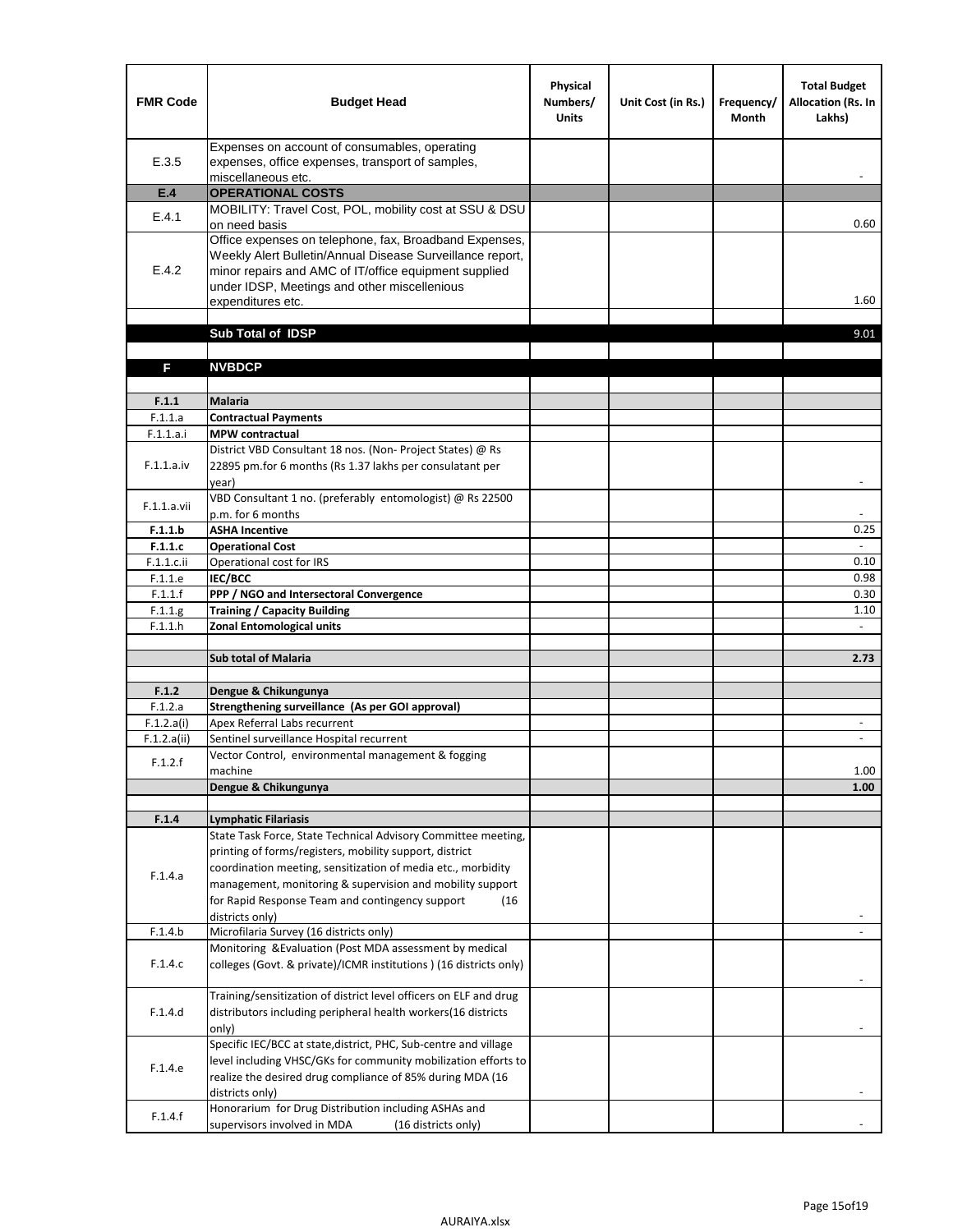| <b>FMR Code</b>    | <b>Budget Head</b>                                                                             | Physical<br>Numbers/<br><b>Units</b> | Unit Cost (in Rs.) | Frequency/<br>Month | <b>Total Budget</b><br><b>Allocation (Rs. In</b><br>Lakhs) |
|--------------------|------------------------------------------------------------------------------------------------|--------------------------------------|--------------------|---------------------|------------------------------------------------------------|
| F.1.4.g.           | Verification and validation for stoppage of MDA in LF endemic<br>districts (17 Districts)      |                                      |                    |                     |                                                            |
| F.1.4.g.i          | a) Additional MF Survey                                                                        |                                      |                    |                     |                                                            |
| F.1.4.g.ii         | b) ICT Survey                                                                                  |                                      |                    |                     |                                                            |
| $F.1.4.g.$ iii     | c) ICT Cost                                                                                    |                                      |                    |                     |                                                            |
| F.1.4.h            | Verification of LF endemicity in non-endemic districts (24<br>Districts)                       |                                      |                    |                     |                                                            |
| F.1.4.h.i          | a) Lymphoedema & Hydrocele Survey                                                              |                                      |                    |                     |                                                            |
|                    | <b>Lymphatic Filariasis</b>                                                                    |                                      |                    |                     |                                                            |
|                    |                                                                                                |                                      |                    |                     |                                                            |
| F.1.5              | Kala-azar                                                                                      |                                      |                    |                     |                                                            |
| F.1.5              | Case search/ Camp Approach                                                                     |                                      |                    |                     | $\overline{\phantom{a}}$                                   |
| F.1.5.a            | Spray Pumps & accessories                                                                      |                                      |                    |                     |                                                            |
| F.1.5.b            | Operational cost for spray including spray wages                                               |                                      |                    |                     |                                                            |
| F.1.5.c            | Mobility/POL/supervision                                                                       |                                      |                    |                     | $\overline{\phantom{a}}$                                   |
| F.1.5.d            | Monitoring & Evaluation                                                                        |                                      |                    |                     |                                                            |
| F.1.5.e            | Training for spraying                                                                          |                                      |                    |                     | $\overline{\phantom{a}}$                                   |
| F.1.5.f            | IEC/BCC/Advocacy<br>Incentive to ASHA                                                          |                                      |                    |                     | $\overline{\phantom{a}}$                                   |
| F.1.5.g<br>F.1.5.h | Loss of Wages                                                                                  |                                      |                    |                     | $\overline{\phantom{a}}$                                   |
| F.1.5.i            | Free Diet                                                                                      |                                      |                    |                     |                                                            |
|                    |                                                                                                |                                      |                    |                     |                                                            |
|                    | Kala-azar                                                                                      |                                      |                    |                     |                                                            |
|                    |                                                                                                |                                      |                    |                     |                                                            |
| F.6                | Cash grant for decentralized commodities                                                       |                                      |                    |                     | 5.00                                                       |
|                    | <b>Sub Total of NVB DCP</b>                                                                    |                                      |                    |                     | 8.73                                                       |
|                    |                                                                                                |                                      |                    |                     |                                                            |
| G                  | <b>NLEP</b>                                                                                    |                                      |                    |                     |                                                            |
| G 1.               | Improved early case detection                                                                  |                                      |                    |                     |                                                            |
| G 1.1              | Incentive to ASHA                                                                              |                                      |                    |                     |                                                            |
|                    | Incentive for Case detection by ASHA/AWW/Volunteers                                            | 154                                  |                    |                     |                                                            |
|                    | etc.diagnosis @ Rs. 250 per case<br>Incentive for timely cure of MB cases @ Rs. 600 per case   | 12                                   | 250.00<br>600.00   |                     | 0.39<br>0.07                                               |
|                    | Incentive for timely cure of PB cases @ Rs. 400 per case                                       | 19                                   | 400.00             |                     | 0.08                                                       |
| G1.1 a             | Sensitization of ASHA                                                                          | 300                                  | 100.00             |                     | 0.30                                                       |
| G <sub>2</sub>     | Improved case management                                                                       |                                      |                    |                     |                                                            |
|                    | DPMR Services, (MCR footwear, Aids and appliances,                                             |                                      |                    |                     |                                                            |
|                    | Welfare allowance to BPL patients for RCS, Support                                             |                                      |                    |                     |                                                            |
|                    | to govt. institutions for RCS)                                                                 |                                      |                    |                     |                                                            |
|                    | Cost of MCR / Protective footwear@ Rs.300/-                                                    | 200                                  | 300.00             |                     | 0.60                                                       |
|                    | Amount for Aids/ appliances/ self care kits/ patient welfare                                   |                                      |                    |                     |                                                            |
| G 2.1              | items etc.                                                                                     |                                      |                    |                     | 0.17                                                       |
|                    | Patients for RCS to be paid welfare allowance @ Rs. 8000/-                                     | 0                                    | 8,000.00           |                     |                                                            |
|                    |                                                                                                |                                      |                    |                     |                                                            |
|                    | No. of RCS to be paid for as Support to govt. institutions for                                 | 0                                    | 5,000.00           |                     |                                                            |
|                    | RCS @5000/-                                                                                    |                                      |                    |                     |                                                            |
| G 2.2              | Urban L:eprosy Control, (Mega city - 0, Medium city (1) -<br>3 , Med. City (2)-1 Township -19) |                                      |                    |                     |                                                            |
| G 2.3              | <b>Material &amp; Supplies</b>                                                                 |                                      |                    |                     | $\overline{\phantom{a}}$                                   |
|                    |                                                                                                |                                      |                    |                     |                                                            |
| G 2.3.i            | Supportive drugs                                                                               |                                      |                    |                     | 0.75                                                       |
|                    | Lab. reagents & equipments                                                                     |                                      |                    |                     | 0.05                                                       |
|                    | Printing works                                                                                 |                                      |                    |                     | 0.20                                                       |
| G <sub>3</sub>     | <b>Stigma Reduced</b><br>Mass media, Outdoor media, Rural media, Advocacy                      |                                      |                    |                     |                                                            |
| G 3.1              | media                                                                                          |                                      |                    |                     | 0.98                                                       |
| G 5.               | Monitoring, Supervision and Evaluation System<br>improved                                      |                                      |                    |                     |                                                            |
| G 5.1              | <b>Travel Cost and Review Meeting</b>                                                          |                                      |                    |                     |                                                            |
| G 5.1.ii           | travel expenses - Contractual Staff at District level                                          |                                      |                    |                     | 0.26                                                       |
|                    |                                                                                                |                                      |                    |                     |                                                            |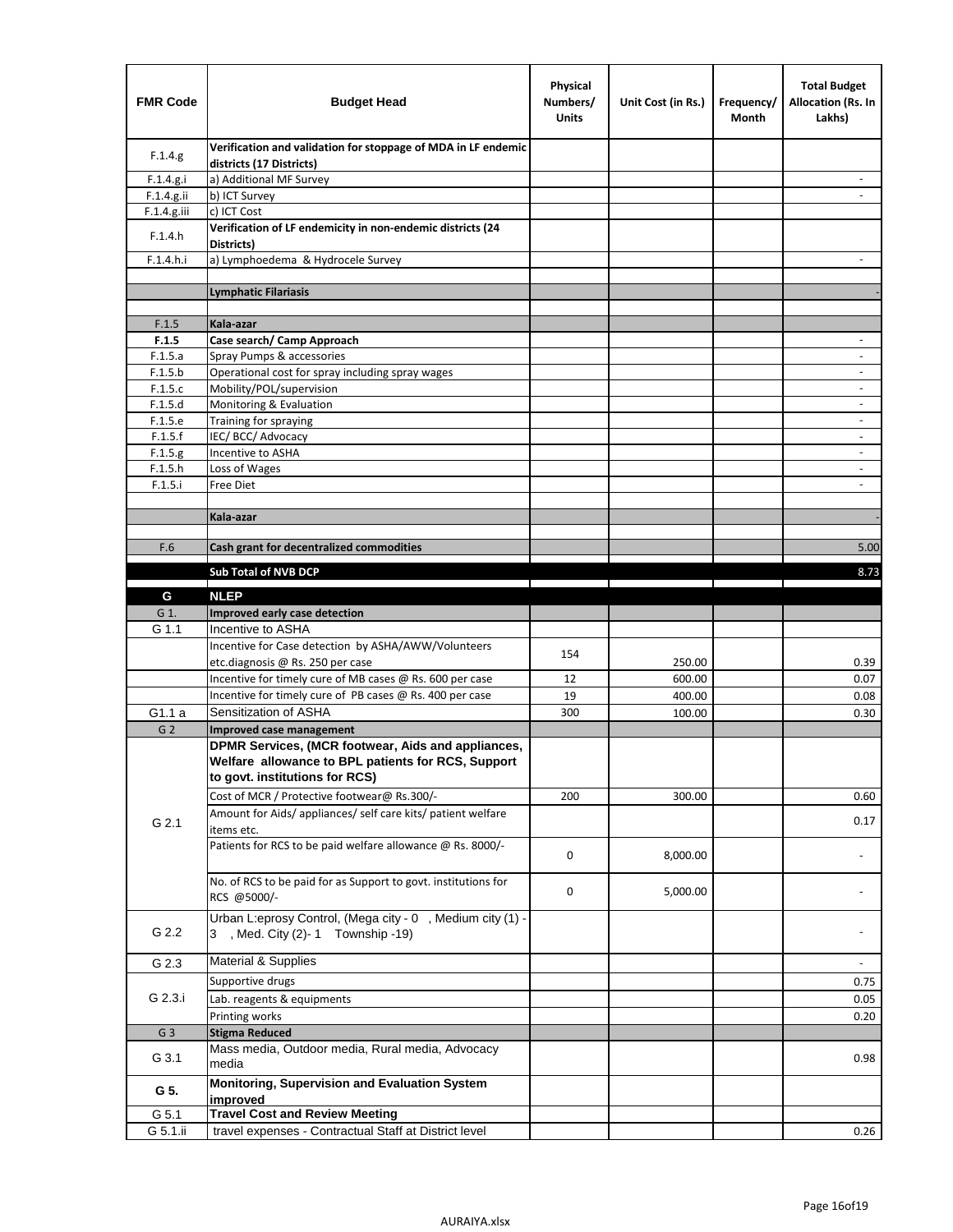| <b>FMR Code</b> | <b>Budget Head</b>                                                                                              | Physical<br>Numbers/<br><b>Units</b> | Unit Cost (in Rs.) | Frequency/<br>Month | <b>Total Budget</b><br>Allocation (Rs. In<br>Lakhs) |
|-----------------|-----------------------------------------------------------------------------------------------------------------|--------------------------------------|--------------------|---------------------|-----------------------------------------------------|
| G 5.2           | <b>Office Operation &amp; Maintenance</b>                                                                       |                                      |                    |                     |                                                     |
| G 5.2.i         | Office operation - State Cell                                                                                   |                                      |                    |                     |                                                     |
| G 5.2.ii        | Office operation - District Cell                                                                                |                                      |                    |                     | 0.35                                                |
| G 5.2 .iii      | Office equipment maint. State                                                                                   |                                      |                    |                     |                                                     |
| G 5.4           | Vehicle Hiring and POL                                                                                          |                                      |                    |                     |                                                     |
| G 5.4.ii        | <b>District Cell</b>                                                                                            |                                      |                    |                     | 0.30                                                |
| G 6.2           | <b>Contractual Staff at Disrrict &amp; block level</b>                                                          |                                      |                    |                     |                                                     |
|                 | <b>District Leprosy Consultant</b>                                                                              | 1                                    | 33,000.00          | 12                  | 3.96                                                |
| G 6.2.ii        | Physio Therapist                                                                                                | $\mathbf{1}$                         | 27,500.00          | 12                  | 3.30                                                |
|                 | Contractual Staff Para Medical Worker, (PMW @ 17600pm)                                                          | 5                                    | 17,600.00          | 12                  | 10.56                                               |
| G 7.            | <b>Others</b>                                                                                                   |                                      |                    |                     |                                                     |
| G 7.1           | Travel expenses for regular staff for specific programme /<br>training need, awards etc                         |                                      |                    |                     | 0.16                                                |
|                 | HR increment calculated $\omega$ 5% for above approvals                                                         |                                      |                    |                     | 0.89                                                |
|                 | Sub Total NLEP                                                                                                  |                                      |                    |                     | 23.36                                               |
|                 |                                                                                                                 |                                      |                    |                     |                                                     |
| Н               | <b>RNTCP</b>                                                                                                    |                                      |                    |                     |                                                     |
| H.1             | <b>Civil Works</b>                                                                                              |                                      |                    |                     | 1.85                                                |
| H.2             | Laboratory Materials                                                                                            |                                      |                    |                     | 4.57                                                |
| H.3             | Honorarium/Counselling Charges                                                                                  |                                      |                    |                     | 14.54                                               |
| H.4             | <b>ACSM</b>                                                                                                     |                                      |                    |                     | 2.43                                                |
| H.5             | <b>Equipment Maintenance</b>                                                                                    |                                      |                    |                     | 0.47                                                |
| H.6             | Training                                                                                                        |                                      |                    |                     | 2.63                                                |
| H.7             | Vehicle Operation(POL & Manitainance)                                                                           |                                      |                    |                     | 3.10                                                |
| H.8             | Vehicle hiring                                                                                                  |                                      |                    |                     | 5.02                                                |
| H.9             | Public Private Mix(PP/NGO Support)                                                                              |                                      |                    |                     | 9.29                                                |
| H.10            | <b>Medical Colleges</b>                                                                                         |                                      |                    |                     | $\blacksquare$                                      |
| H.11            | Office Operation (Miscellaneous)                                                                                |                                      |                    |                     | 1.27                                                |
| H.12            | <b>Contractual Services</b>                                                                                     |                                      |                    |                     | 53.01                                               |
| H.13            | Printing                                                                                                        |                                      |                    |                     | 1.16                                                |
| H.15            | Procurement of Drugs                                                                                            |                                      |                    |                     | 0.69                                                |
| H.16            | Procurement of Vehicles                                                                                         |                                      |                    |                     | $\omega$                                            |
| H.17            | Procurement of Equipments                                                                                       |                                      |                    |                     | 0.75                                                |
| H.18            | Patient Support & Transportation Charges                                                                        |                                      |                    |                     | 3.69                                                |
| H.19            | Supervision and Monitoring                                                                                      |                                      |                    |                     | 3.51                                                |
|                 | <b>Grand Total</b>                                                                                              |                                      |                    |                     | 107.96                                              |
|                 |                                                                                                                 |                                      |                    |                     |                                                     |
|                 | <b>Total of NDCP</b>                                                                                            |                                      |                    |                     | 149.05                                              |
|                 | Non Communicable Disease Control Programme (NCD)                                                                |                                      |                    |                     |                                                     |
|                 |                                                                                                                 |                                      |                    |                     |                                                     |
| Т<br>1.1        | National Programme for Control of Blindness (NPCB)<br><b>Recurring Grant-in aid</b>                             |                                      |                    |                     | ÷.                                                  |
|                 | Reimbursement for cataract operation for NGO and                                                                |                                      |                    |                     |                                                     |
| 1.1.1           | Private Practitioners as per NGO norms @Rs.1000/-                                                               |                                      |                    |                     | 6.83                                                |
| 1.1.1A          | Assistance for consumables/drugs/medicines to the<br>Govt./District Hospital for Cat sx etc.@ Rs.450/- per case |                                      |                    |                     | 2.48                                                |
| 1.1.2           | <b>Other Eye Diseases</b>                                                                                       |                                      |                    |                     |                                                     |
| 1.1.3           | Screening and free spectacles to school children @                                                              |                                      |                    |                     | 2.55                                                |
|                 | Rs.275/- per case                                                                                               |                                      |                    |                     |                                                     |
| 1.1.4           | Screening and free spectacles for near work to Old<br>Person (New component) @Rs.100/- per case                 |                                      |                    |                     | 0.69                                                |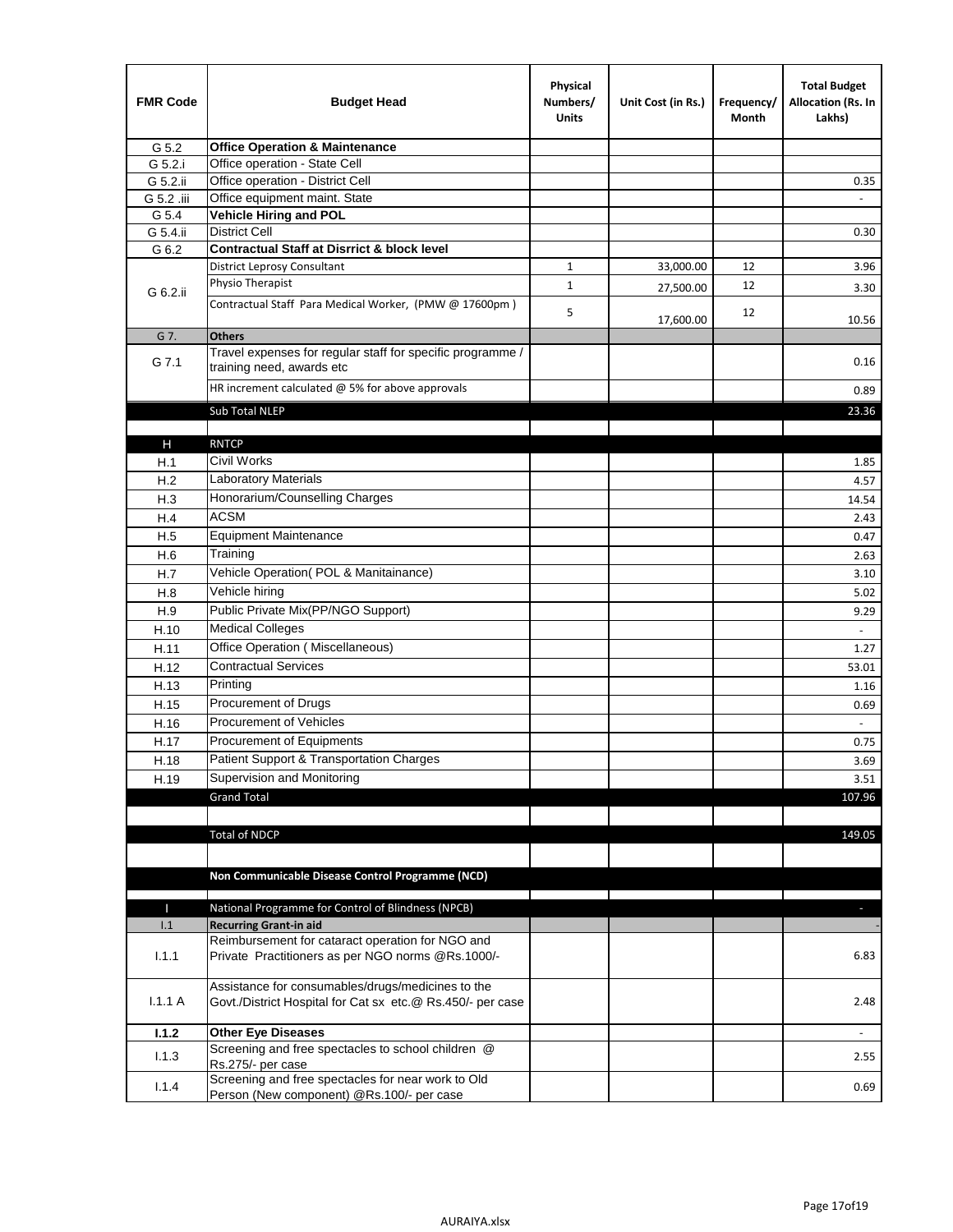| <b>FMR Code</b> | <b>Budget Head</b>                                                                                                                                      | Physical<br>Numbers/<br><b>Units</b> | Unit Cost (in Rs.) | Frequency/<br>Month | <b>Total Budget</b><br>Allocation (Rs. In<br>Lakhs) |
|-----------------|---------------------------------------------------------------------------------------------------------------------------------------------------------|--------------------------------------|--------------------|---------------------|-----------------------------------------------------|
| 1.1.5           | Recurring GIA to Eye Bank @ Rs.2000/- per pair(Eye<br>Bank will reimburse to Eye Donation Centre for eye<br>collected by them @ Rs.1000/- per pair)     |                                      |                    |                     |                                                     |
| 1.2<br>1.2.2.   | Non Recurring Grant -in-Aid<br>Grant-in-aid for Sub Divisional Hospitals @ Rs.20 lakh                                                                   |                                      |                    |                     |                                                     |
| 1.2.3           | For Vision Centre (PHC) (Govt. + NGO) @ Rs.1 lakh                                                                                                       |                                      |                    |                     |                                                     |
| 1.2.4           | For Eye Bank Rs.25 lakh                                                                                                                                 |                                      |                    |                     |                                                     |
| 1.3             | <b>Contractual Man Power</b>                                                                                                                            |                                      |                    |                     |                                                     |
| 1.3.1           | Ophthalmic Surgeon@ Rs.60,000/- p.m.*                                                                                                                   |                                      |                    |                     | $\overline{\phantom{a}}$                            |
| 1.3.2           | Ophthalmic Assistant @ Rs.12,000/- p.m.*                                                                                                                |                                      |                    |                     |                                                     |
| 1.3.3           | Eye Donation Counsellors @ Rs.15000/- p.m.*                                                                                                             |                                      |                    |                     | $\overline{\phantom{a}}$                            |
| 1.3.4           | Data Entry Operator @Rs.8,000/- p.m. for district level                                                                                                 |                                      |                    |                     | 0.25                                                |
| 1.4             | Other activities (if any, pls. specify)                                                                                                                 |                                      |                    |                     |                                                     |
|                 | Other district level activities                                                                                                                         |                                      |                    |                     | 0.20                                                |
|                 | Sub Total of National Programme for Control of Blindness<br>(NPCB)                                                                                      |                                      |                    |                     | 13.01                                               |
|                 | Natoinal Mental Health Programme (NMHP)                                                                                                                 |                                      |                    |                     |                                                     |
| J               | Honorarium of Existing Human Resource                                                                                                                   |                                      |                    |                     |                                                     |
|                 |                                                                                                                                                         |                                      |                    |                     |                                                     |
|                 | National Programme for the Healthcare of the Elderly (NPHCE)                                                                                            |                                      |                    |                     |                                                     |
| K               |                                                                                                                                                         |                                      |                    |                     |                                                     |
| K.1             | <b>Recurring Grant-in-Aid</b>                                                                                                                           |                                      |                    |                     |                                                     |
| K.1.1           | <b>District Hospital</b>                                                                                                                                |                                      |                    |                     |                                                     |
| K.1.1.1         | Machinery & Equipment @ Rs.1.50 lakh per unit                                                                                                           |                                      |                    |                     |                                                     |
| K.1.1.2         | Drugs & Consumable @ Rs. 5 Lacs to existing district &<br>Rs. 3 Lacs to New Districts                                                                   |                                      |                    |                     |                                                     |
| K.1.1.3         | Training of doctors and staff from CHCs and PHCs @<br>Rs.0.40 lakh per unit                                                                             |                                      |                    |                     |                                                     |
| K.1.1.4         | Public Awareness & IEC @ Rs.1 lakh per unit                                                                                                             |                                      |                    |                     |                                                     |
| K.1.1.6         | Consultant Medicine (2) @ Rs. 80000 P.M. for 12 months<br>against filled post & 3 month against Vacant Post                                             |                                      |                    |                     |                                                     |
| K.1.1.7         | Nurse (6) @ Rs. 20,000 P.M. for 12 months against filled<br>post & 3 month against Vacant Post                                                          |                                      |                    |                     |                                                     |
| K.1.1.8         | Physiotherapist 1 @ Rs.20,000 p.m.                                                                                                                      |                                      |                    |                     |                                                     |
| K.1.1.9         | Hospital Attendants 2@ Rs.7500 p.m.                                                                                                                     |                                      |                    |                     |                                                     |
| K.1.1.10        | Sanitary Attendants 2 @ Rs.7500 p.m.                                                                                                                    |                                      |                    |                     | $\overline{\phantom{a}}$                            |
| K.1.2           | <b>CHC</b>                                                                                                                                              |                                      |                    |                     |                                                     |
| K.1.2.1         | Training @ Rs. 30,000 (Refer list for No. of CHC)                                                                                                       |                                      |                    |                     |                                                     |
| K.1.2.3         | Rehabilitation Worker 1 @ Rs.18,000 p.m.                                                                                                                |                                      |                    |                     |                                                     |
|                 | <b>PHC</b>                                                                                                                                              |                                      |                    |                     |                                                     |
| K.1.3           |                                                                                                                                                         |                                      |                    |                     |                                                     |
| K.1.3.1.        | Training & IEC @ Rs.0.30 lakh per PHC                                                                                                                   |                                      |                    |                     |                                                     |
| K.1.4           | <b>Sub-Centre</b>                                                                                                                                       |                                      |                    |                     |                                                     |
| K.1.4.1         | Aids and Appliances @ Rs.0.30 lakh per Sub-Centre                                                                                                       |                                      |                    |                     |                                                     |
| K.2             | <b>Non-Recurring Grant-in-Aid</b>                                                                                                                       |                                      |                    |                     |                                                     |
| K.2.1           | <b>District Hospital</b>                                                                                                                                |                                      |                    |                     |                                                     |
| K.2.1.1         | Construction/renovation/extension of the existing building<br>and Furniture of Geriatrics Unit with 10 beds and OPD<br>facilities @ Rs.80 lakh per unit |                                      |                    |                     |                                                     |
| K.2.1.2         | Machinery & Equipment @ Rs.7.00 lakh per unit                                                                                                           |                                      |                    |                     |                                                     |
|                 | HR Increment @ 5% (Refer HR increment calculation                                                                                                       |                                      |                    |                     |                                                     |
|                 | sheet)                                                                                                                                                  |                                      |                    |                     |                                                     |